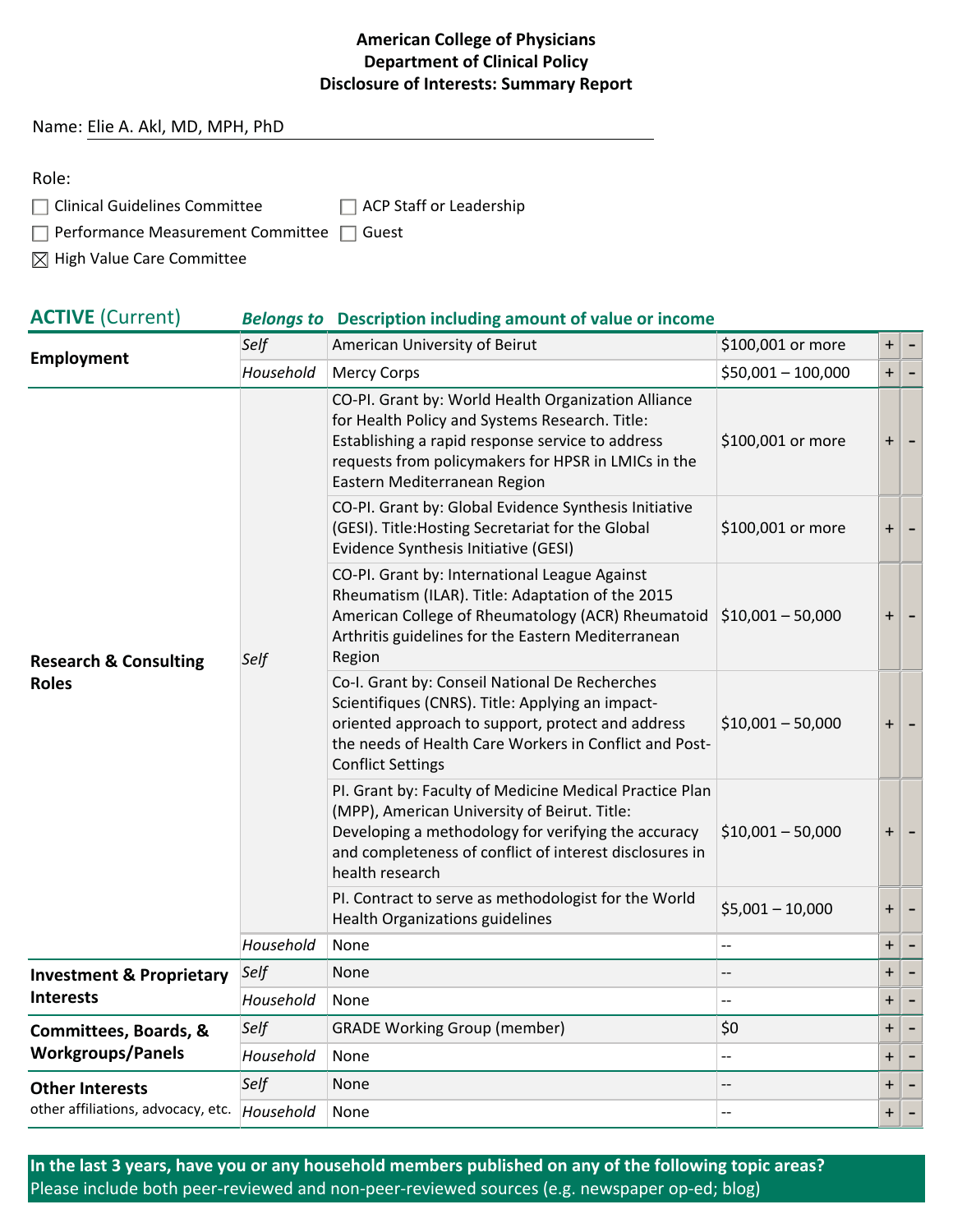#### Cardiac imaging  $\Box$  Yes  $\boxtimes$  No

For staff use: ADD NEW RESET

# **INACTIVE** (Last 3 years) *Belongs to* **Description including amount of value or income**

|                                                         | Self      | None                                                                                                                                                                                 | --                                    | $+$       |  |
|---------------------------------------------------------|-----------|--------------------------------------------------------------------------------------------------------------------------------------------------------------------------------------|---------------------------------------|-----------|--|
| Employment                                              | Household | United Nations Development Programme (UNDP)                                                                                                                                          | $$10,001 - 50,000$                    | $+$       |  |
| <b>Research &amp; Consulting</b><br><b>Roles</b>        | Self      | PI. Grant by: Faculty of Medicine Medical Practice Plan<br>(MPP), American University of Beirut. Title:<br>Intellectual conflict when considering treatment<br>options (IN CONFLICT) | $$10,001 - 50,000$                    | $+$       |  |
|                                                         |           | PI. Contract to adapt guidelines for the Saudi Arabia<br>Ministry of Public Health                                                                                                   | $$50,001 - 100,000$                   | $+$       |  |
|                                                         | Household | None                                                                                                                                                                                 | --                                    | $+$       |  |
| <b>Investment &amp; Proprietary</b><br><b>Interests</b> | Self      | None                                                                                                                                                                                 | --                                    | $\pm$     |  |
|                                                         | Household | None                                                                                                                                                                                 | $\hspace{0.05cm}$ – $\hspace{0.05cm}$ | $+$       |  |
| <b>Committees, Boards, &amp;</b>                        | Self      | None                                                                                                                                                                                 | --                                    | $+$       |  |
| <b>Workgroups/Panels</b>                                | Household | None                                                                                                                                                                                 | --                                    | $\ddot{}$ |  |
| <b>Other Interests</b>                                  | Self      | None                                                                                                                                                                                 | $-\, -$                               | $+$       |  |
| other affiliations, advocacy, etc.                      | Household | None                                                                                                                                                                                 | --                                    | $\pm$     |  |
|                                                         |           |                                                                                                                                                                                      |                                       |           |  |

## **DECLARATION**

**I certify that to my knowledge and belief that I have disclosed my financial and non-financial interests above and I will promptly disclose any changes.** 

| Elie Akl  | Digitally signed by Elie Akl<br>DN: cn=Elie Akl, o, ou, email=ea32@aub.edu.lb, c=US<br>Date: 2018.04.04 17:09:15 +03'00' | Apr 4, 2018 |
|-----------|--------------------------------------------------------------------------------------------------------------------------|-------------|
| Signature |                                                                                                                          | Date        |

# **RELEVANT PUBLICATIONS**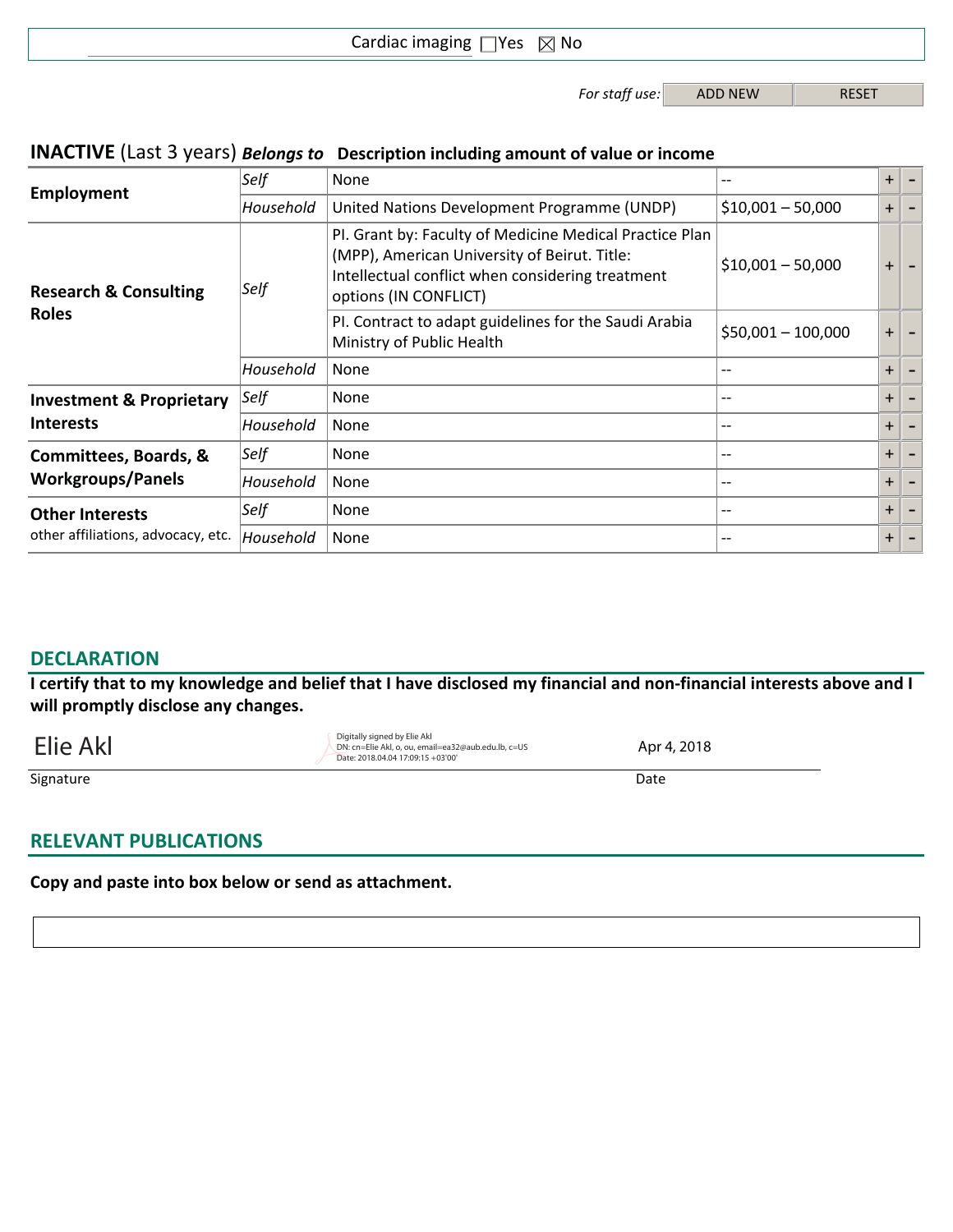#### Name: Robert M. Centor, MD, MACP

 $\Box$  Clinical Guidelines Committee  $\Box$  ACP Staff or Leadership

 $\boxtimes$  Performance Measurement Committee  $\Box$  Guest

 $\boxtimes$  High Value Care Committee

#### **ACTIVE** (Current) *Belongs to* **Description including amount of value or income Employment** *Self* Birmingham VA Hospital **--** + + -*Household* Valley Foundation -- + - **Research & Consulting Roles Self** Medscape - (contributor) Up to \$1,000 + *Household* None  $+$  -  $-$  +  $-$ **Investment & Proprietary Interests Self** None  $+$  -  $-$  +  $-$  +  $-$

| <b>Interests</b>                                             | Household | None                                  | $- -$ | $+$       |  |
|--------------------------------------------------------------|-----------|---------------------------------------|-------|-----------|--|
| <b>Committees, Boards, &amp;</b><br><b>Workgroups/Panels</b> | Self      | <b>MDCalc Advisory Board (member)</b> | \$0   |           |  |
|                                                              |           | The Curbsiders Podcast (contributor)  | \$0   |           |  |
|                                                              | Household | None                                  | --    | $+$       |  |
| <b>Other Interests</b>                                       | Self      | <b>None</b>                           |       | $\ddot{}$ |  |
| other affiliations, advocacy, etc.   Household               |           | None                                  |       |           |  |

**In the last 3 years, have you or any household members published on any of the following topic areas?**  Please include both peer-reviewed and non-peer-reviewed sources (e.g. newspaper op-ed; blog)

Cardiac imaging  $\Box$  Yes  $\boxtimes$  No

*For staff use:* ADD NEW RESET

**Please review the list of measures in the attached word document. Have you or any household members contributed towards the development of one of these measures or a competing measure (measure on the same topic)?**

 $\Box$ Yes  $\boxtimes$  No

**Have you or any household members published on any of the clinical topic areas covered by these measures?**  Please include both peer-reviewed and non-peer-reviewed sources (e.g. newspaper op-ed; blog)

 $\square$ Yes  $\square$  No

| Emp      | Self      | 'Jniversity of Alabama at Birmingham | -- |  |  |
|----------|-----------|--------------------------------------|----|--|--|
| วIovment | Househola | None                                 | -- |  |  |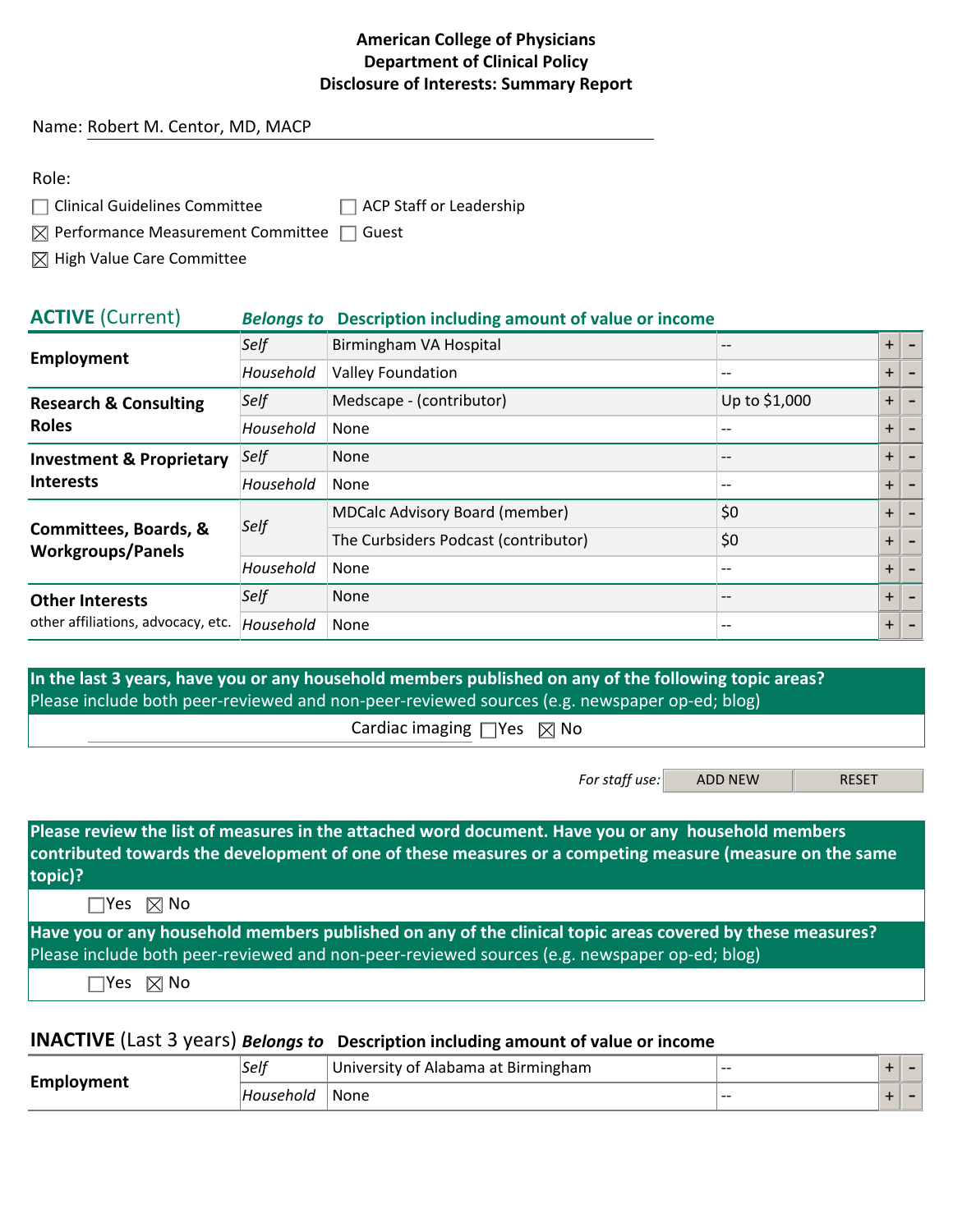| <b>Research &amp; Consulting</b>                        |           | Provided expert opinion for malpractice case related<br>to sore throats                                             | $- -$             | $+$ |  |
|---------------------------------------------------------|-----------|---------------------------------------------------------------------------------------------------------------------|-------------------|-----|--|
|                                                         | Self      | Diatherix, gave speech related to sore throats                                                                      | $\qquad \qquad -$ | $+$ |  |
| <b>Roles</b>                                            |           | Diatherix, designing a clinical study of their new<br>product for diagnosing bacterial infection in sore<br>throats | $\qquad \qquad -$ | $+$ |  |
|                                                         | Household | None                                                                                                                | $\qquad \qquad -$ | $+$ |  |
| <b>Investment &amp; Proprietary</b><br><b>Interests</b> | Self      | None                                                                                                                | $- -$             | $+$ |  |
|                                                         | Household | <b>None</b>                                                                                                         | $\qquad \qquad -$ | $+$ |  |
| <b>Committees, Boards, &amp;</b>                        | Self      | None                                                                                                                | $- -$             | $+$ |  |
| <b>Workgroups/Panels</b>                                | Household | None                                                                                                                | $\qquad \qquad -$ | $+$ |  |
| <b>Other Interests</b>                                  | Self      | <b>None</b>                                                                                                         | $- -$             | $+$ |  |
| other affiliations, advocacy, etc.                      | Household | None                                                                                                                | --                | $+$ |  |

#### **DECLARATION**

**I certify that to my knowledge and belief that I have disclosed my financial and non-financial interests above and I will promptly disclose any changes.** 

Centor, Robert M (Campus)  $\rho_{\text{Date: 2018.03.29 11:27:28 -05'00'}}$ 

Signature Date Date of the Date of the Date of the Date of the Date of the Date of the Date of the Date of the

#### **RELEVANT PUBLICATIONS**

**Copy and paste into box below or send as attachment.**

#### **RELEVANT MEASURES**

**List in box below or highlight in attached document.**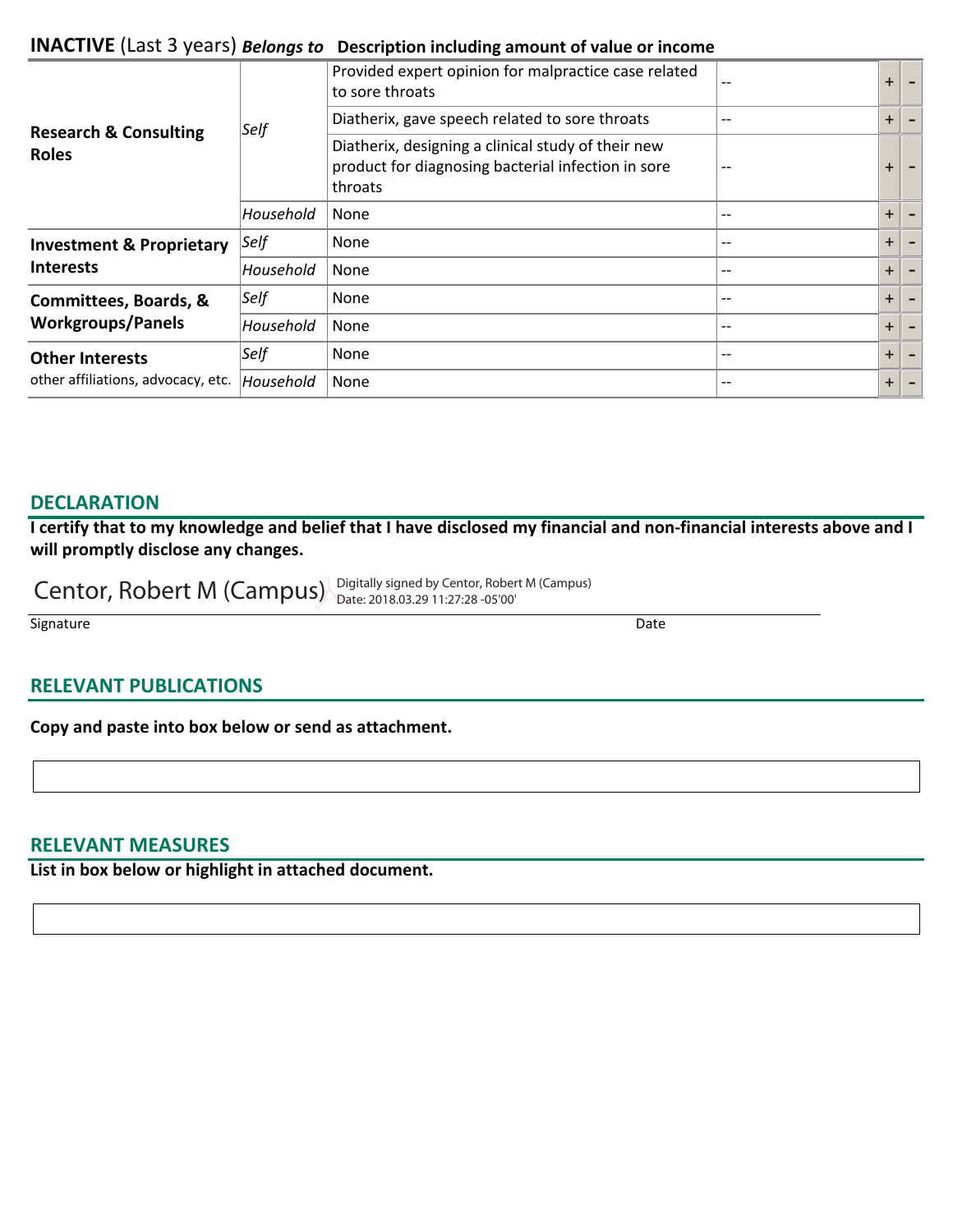#### Name: Stephanie M. Chang, MD, MPH

| Role:                                                 |                                |
|-------------------------------------------------------|--------------------------------|
| $\Box$ Clinical Guidelines Committee                  | $\Box$ ACP Staff or Leadership |
| $\Box$ Performance Measurement Committee $\Box$ Guest |                                |

 $\boxtimes$  High Value Care Committee

| <b>ACTIVE (Current)</b>                                 | <b>Belongs to</b> | Description including amount of value or income                                                                              |                   |           |  |
|---------------------------------------------------------|-------------------|------------------------------------------------------------------------------------------------------------------------------|-------------------|-----------|--|
| Employment                                              | Self              | Department of Health and Human Services/Agency for<br>Healthcare Research and Quality                                        | \$100,001 or more | $+$       |  |
|                                                         | Household         | None                                                                                                                         |                   | $+$       |  |
| <b>Research &amp; Consulting</b>                        | Self              | <b>None</b>                                                                                                                  |                   | $+$       |  |
| <b>Roles</b>                                            | Household         | None                                                                                                                         |                   | $\ddot{}$ |  |
| <b>Investment &amp; Proprietary</b><br><b>Interests</b> | Self              | <b>None</b>                                                                                                                  |                   | $+$       |  |
|                                                         | Household         | <b>None</b>                                                                                                                  |                   | $+$       |  |
| Committees, Boards, &<br><b>Workgroups/Panels</b>       | Self              | Member of following Guidelines International<br>Network workgroups: Allied Health; Implementation;<br>Membership; Conference | \$0               | $\ddot{}$ |  |
|                                                         |                   | Patient-Centered Outcomes Research Institute:<br>Methodology Committee (member)                                              | \$0               | $\ddot{}$ |  |
|                                                         | Household         | None                                                                                                                         |                   | $+$       |  |
| <b>Other Interests</b>                                  | Self              | <b>None</b>                                                                                                                  |                   | $+$       |  |
| other affiliations, advocacy, etc.                      | Household         | None                                                                                                                         |                   | $+$       |  |

**In the last 3 years, have you or any household members published on any of the following topic areas?**  Please include both peer-reviewed and non-peer-reviewed sources (e.g. newspaper op-ed; blog)

Cardiac imaging  $\Box$  Yes  $\boxtimes$  No

For staff use: ADD NEW RESET

| Employment                                       | Self      | <b>None</b> | $\hspace{0.05cm}$ – $\hspace{0.05cm}$ | $+$ |  |
|--------------------------------------------------|-----------|-------------|---------------------------------------|-----|--|
|                                                  | Household | <b>None</b> | $\hspace{0.05cm}$ – $\hspace{0.05cm}$ | $+$ |  |
| <b>Research &amp; Consulting</b><br><b>Roles</b> | Self      | <b>None</b> | $\hspace{0.05cm}$ – $\hspace{0.05cm}$ | $+$ |  |
|                                                  | Household | <b>None</b> | $- -$                                 | $+$ |  |
| <b>Investment &amp; Proprietary</b>              | Self      | <b>None</b> | $\overline{\phantom{m}}$              | $+$ |  |
| <b>Interests</b>                                 | Household | <b>None</b> | $\hspace{0.05cm}$ – $\hspace{0.05cm}$ | $+$ |  |
| Committees, Boards, &                            | Self      | <b>None</b> | $\overline{\phantom{m}}$              | $+$ |  |
| <b>Workgroups/Panels</b>                         | Household | <b>None</b> | $\hspace{0.05cm}$ – $\hspace{0.05cm}$ | $+$ |  |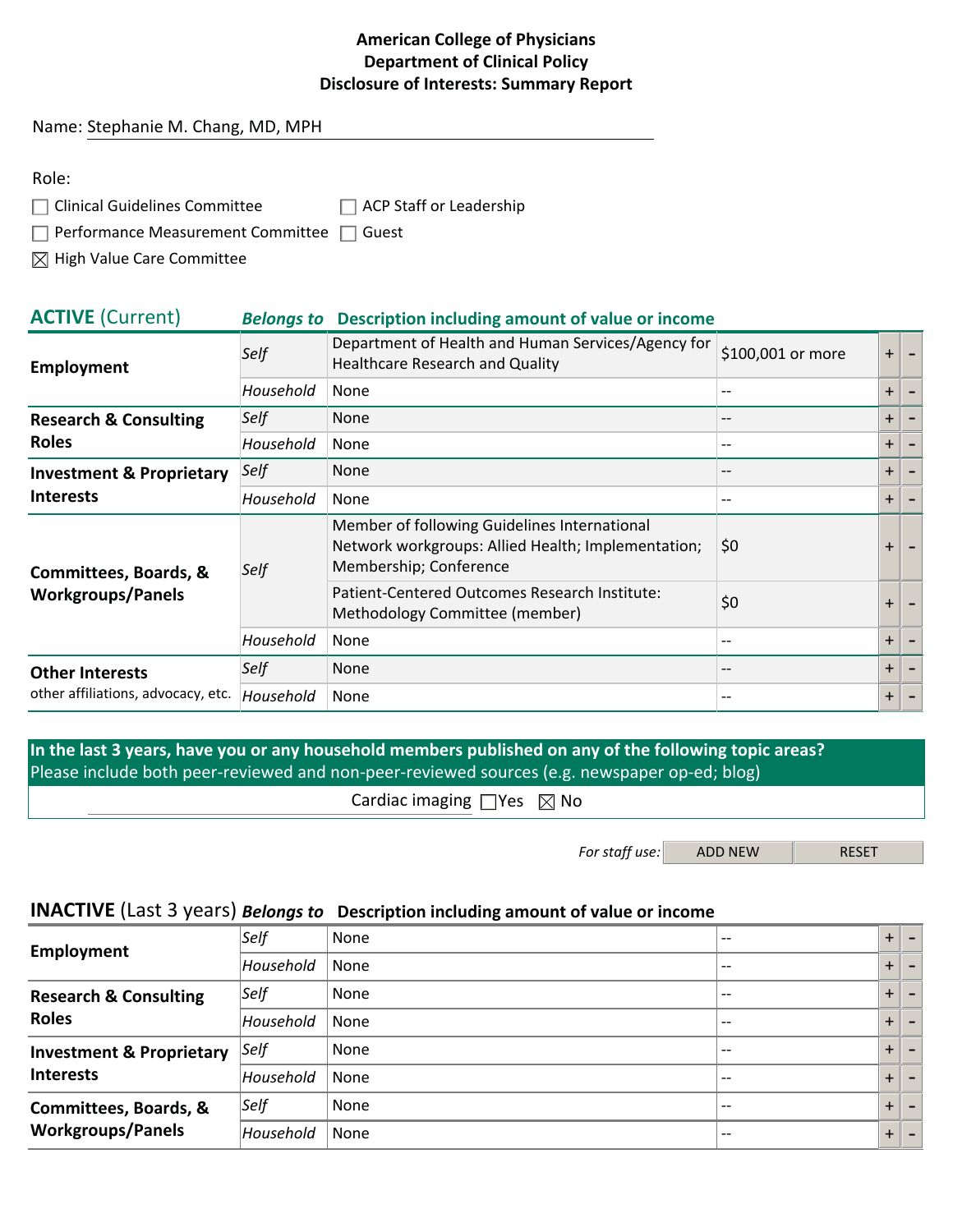| <b>Other Interests</b><br>other affiliations, advocacy, etc. | Self      | Led workshop at Global Evidence Summit on updating $ _{50}$<br>reviews      |       |  |
|--------------------------------------------------------------|-----------|-----------------------------------------------------------------------------|-------|--|
|                                                              |           | Presented on systematic reviews to National<br><b>Academies of Medicine</b> | $- -$ |  |
|                                                              | Household | 'None                                                                       | $- -$ |  |

# **DECLARATION**

**I certify that to my knowledge and belief that I have disclosed my financial and non-financial interests above and I will promptly disclose any changes.** 

| Stephanie M. Chang -S |  |  |
|-----------------------|--|--|
|                       |  |  |

 $Step 12.2002002029.$  Apr 3, 2018

Signature Date Date of the State of the State of the State of the Date of the Date of the Date of the Date of the Date of the Date of the Date of the Date of the Date of the Date of the Date of the Date of the Date of the

# **RELEVANT PUBLICATIONS**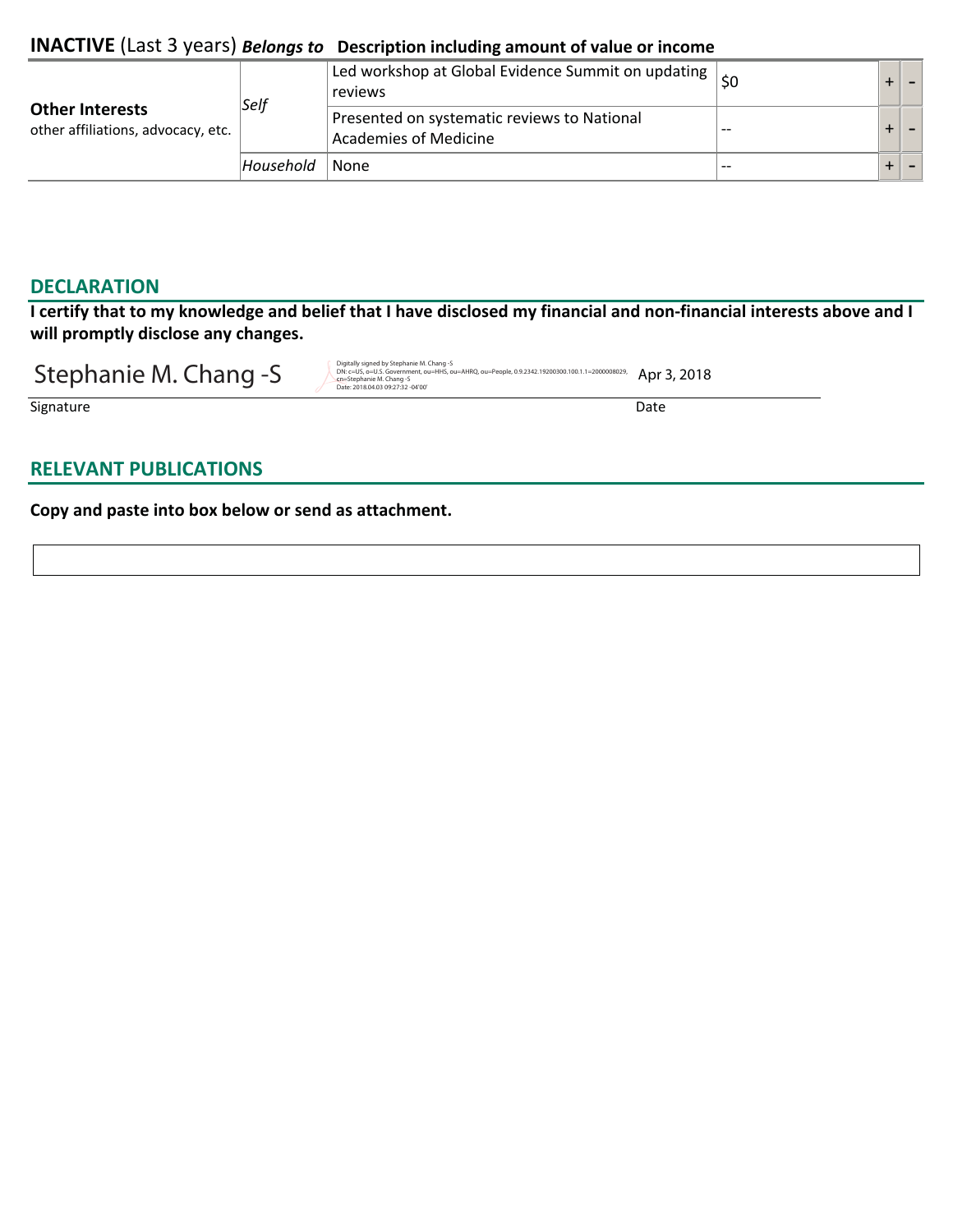#### Name: Raymond A. Haeme

| Role:                                                 |                                |
|-------------------------------------------------------|--------------------------------|
| $\Box$ Clinical Guidelines Committee                  | $\Box$ ACP Staff or Leadership |
| $\Box$ Performance Measurement Committee $\Box$ Guest |                                |

 $\boxtimes$  High Value Care Committee

#### **ACTIVE** (Current) *Belongs to* **Description including amount of value or income Employment** *Self* Retired -- <sup>+</sup> - *Household* Retired -- + - **Research & Consulting Roles Self** None  $\begin{array}{|c|c|c|c|c|}\n\hline\n\text{---}\n\end{array}$ *Household* None  $+$  -  $-$  +  $-$ **Investment & Proprietary Interests** *Self* None -- + - *Household* None  $\begin{array}{|c|c|c|c|}\hline \text{+} & - & \text{+} & + \end{array}$ **Committees, Boards, & Workgroups/Panels** *Self* North American Primary Care Research Group - PaCE  $\begin{vmatrix} 50 \\ 50 \end{vmatrix}$  + -*Household* None  $+$  -  $-$  +  $-$ **Other Interests**  other affiliations, advocacy, etc. | Household **Self** None  $+$  -  $-$  +  $-$  +  $-$  +  $-$  +  $-$  +  $-$  +  $-$  +  $-$  +  $-$  +  $-$  +  $-$  +  $-$  +  $-$  +  $-$  +  $-$  +  $-$  +  $-$  +  $-$  +  $-$  +  $-$  +  $-$  +  $-$  +  $-$  +  $-$  +  $-$  +  $-$  +  $-$  +  $-$  +  $-$  +  $-$  +  $-$  +  $-$  +  $-$  +  $-$  + *Household* None  $+$  -  $-$  +  $-$

**In the last 3 years, have you or any household members published on any of the following topic areas?**  Please include both peer-reviewed and non-peer-reviewed sources (e.g. newspaper op-ed; blog)

Cardiac imaging  $\Box$  Yes  $\boxtimes$  No

*For staff use:* ADD NEW RESET

|                                                              | Self      | None | $- -$ | $+$ |  |
|--------------------------------------------------------------|-----------|------|-------|-----|--|
| Employment                                                   | Household | None | $- -$ | $+$ |  |
| <b>Research &amp; Consulting</b>                             | Self      | None | $- -$ | $+$ |  |
| <b>Roles</b>                                                 | Household | None | $- -$ | $+$ |  |
| <b>Investment &amp; Proprietary</b>                          | Self      | None | $- -$ | $+$ |  |
| <b>Interests</b>                                             | Household | None | $- -$ | $+$ |  |
| <b>Committees, Boards, &amp;</b>                             | Self      | None | $- -$ | $+$ |  |
| <b>Workgroups/Panels</b>                                     | Household | None | $- -$ | $+$ |  |
| <b>Other Interests</b><br>other affiliations, advocacy, etc. | Self      | None | --    | $+$ |  |
|                                                              | Household | None | $- -$ | $+$ |  |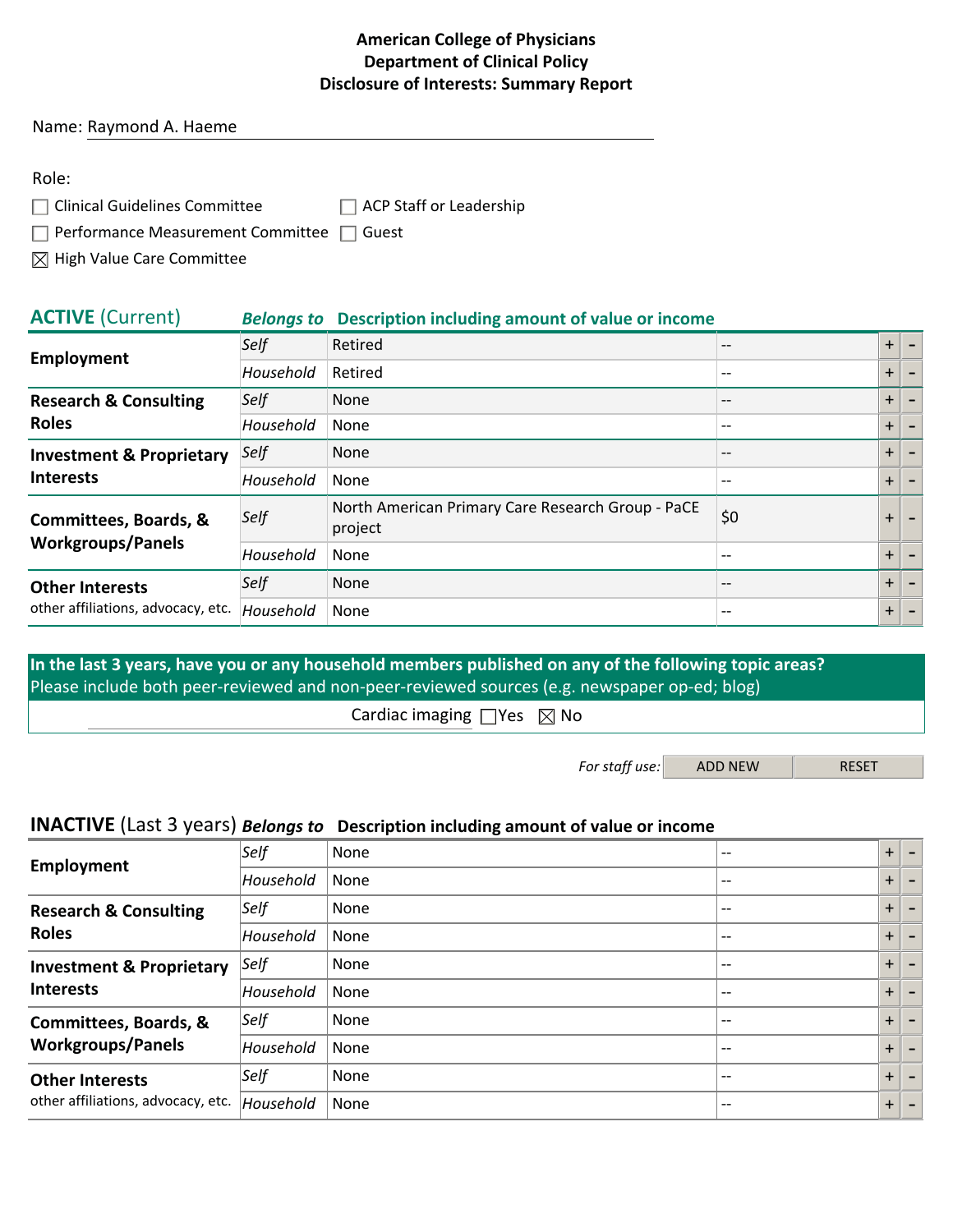# **DECLARATION**

**I certify that to my knowledge and belief that I have disclosed my financial and non-financial interests above and I will promptly disclose any changes.** 

| Ray Haeme | Digitally signed by Ray Haeme<br>Date: 2018.03.29 07:33:58 -04'00' | Mar 29, 2018 |  |
|-----------|--------------------------------------------------------------------|--------------|--|
| Signature |                                                                    | Date         |  |

# **RELEVANT PUBLICATIONS**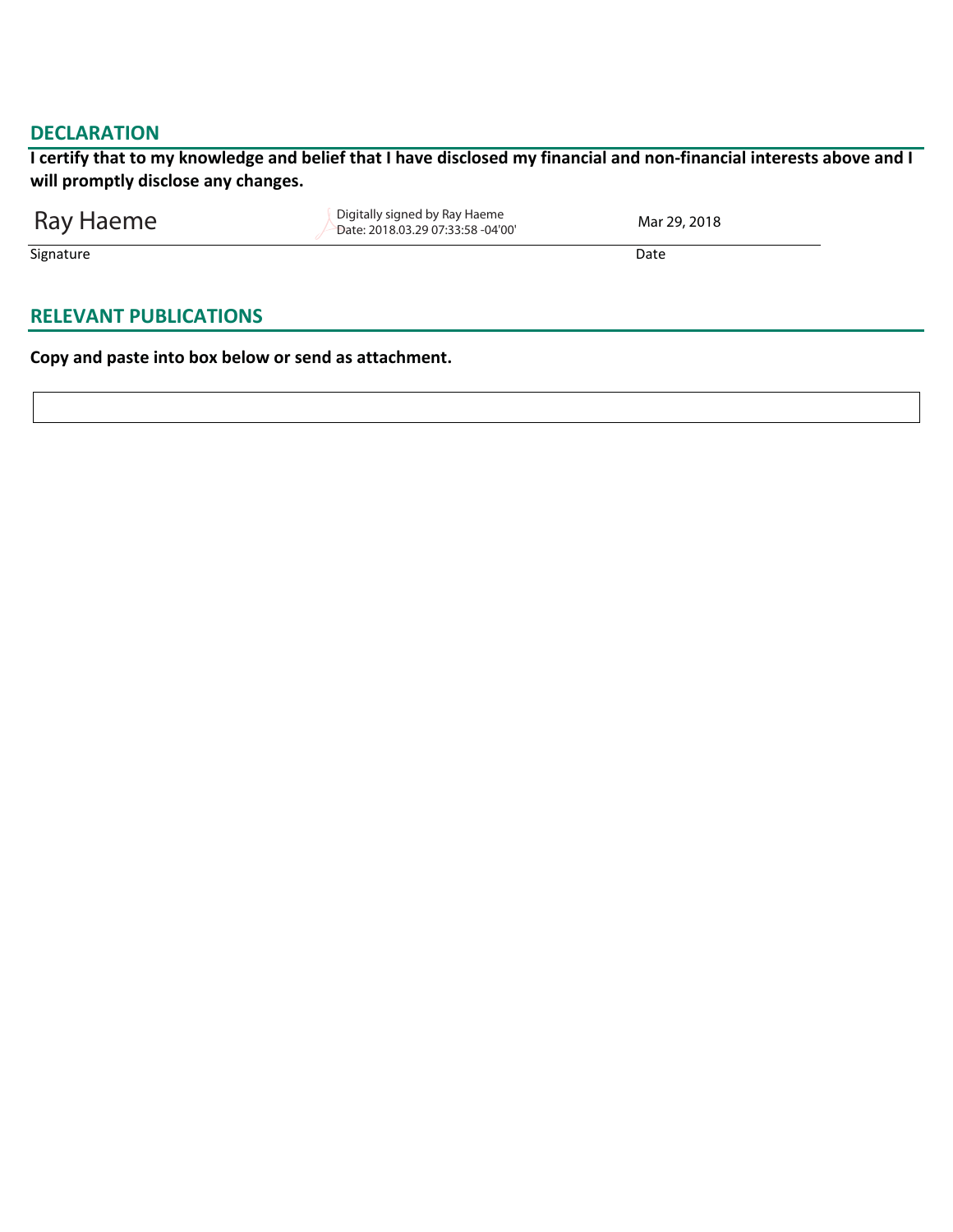#### Name: Russell P. Harris, MD, MPH, FACP

| Role:                                                 |                                |
|-------------------------------------------------------|--------------------------------|
| $\Box$ Clinical Guidelines Committee                  | $\Box$ ACP Staff or Leadership |
| $\Box$ Performance Measurement Committee $\Box$ Guest |                                |

 $\boxtimes$  High Value Care Committee

| <b>ACTIVE (Current)</b>                                      |           | <b>Belongs to</b> Description including amount of value or income |                   |           |  |
|--------------------------------------------------------------|-----------|-------------------------------------------------------------------|-------------------|-----------|--|
|                                                              | Self      | Retired                                                           | $\qquad \qquad -$ | $\ddot{}$ |  |
| Employment                                                   | Household | None                                                              | $- -$             | $+$       |  |
| <b>Research &amp; Consulting</b>                             | Self      | <b>None</b>                                                       | $- -$             | $\pm$     |  |
| <b>Roles</b>                                                 | Household | None                                                              | $- -$             | $\ddot{}$ |  |
| <b>Investment &amp; Proprietary</b><br><b>Interests</b>      | Self      | None                                                              | $\qquad \qquad -$ | $+$       |  |
|                                                              | Household | None                                                              | $\qquad \qquad -$ | $+$       |  |
| <b>Committees, Boards, &amp;</b>                             | Self      | None                                                              | $\qquad \qquad -$ | $+$       |  |
| <b>Workgroups/Panels</b>                                     | Household | None                                                              | $\qquad \qquad -$ | $+$       |  |
| <b>Other Interests</b><br>other affiliations, advocacy, etc. | Self      | None                                                              | $\qquad \qquad -$ | $+$       |  |
|                                                              | Household | None                                                              | $- -$             | $+$       |  |

**In the last 3 years, have you or any household members published on any of the following topic areas?**  Please include both peer-reviewed and non-peer-reviewed sources (e.g. newspaper op-ed; blog)

Cardiac imaging  $\Box$  Yes  $\boxtimes$  No

*For staff use:* ADD NEW RESET

| Employment                                                   | Self      | University of North Carolina | \$100,001 or more | $+$ |  |
|--------------------------------------------------------------|-----------|------------------------------|-------------------|-----|--|
|                                                              | Household | None                         | --                | $+$ |  |
| <b>Research &amp; Consulting</b>                             | Self      | None                         | --                | $+$ |  |
| <b>Roles</b>                                                 | Household | None                         | --                | $+$ |  |
| <b>Investment &amp; Proprietary</b>                          | Self      | None                         | $\qquad \qquad -$ | $+$ |  |
| <b>Interests</b>                                             | Household | None                         | --                | $+$ |  |
| <b>Committees, Boards, &amp;</b>                             | Self      | None                         | --                | $+$ |  |
| <b>Workgroups/Panels</b>                                     | Household | None                         | --                | $+$ |  |
| <b>Other Interests</b><br>other affiliations, advocacy, etc. | Self      | None                         | --                | $+$ |  |
|                                                              | Household | None                         | --                | $+$ |  |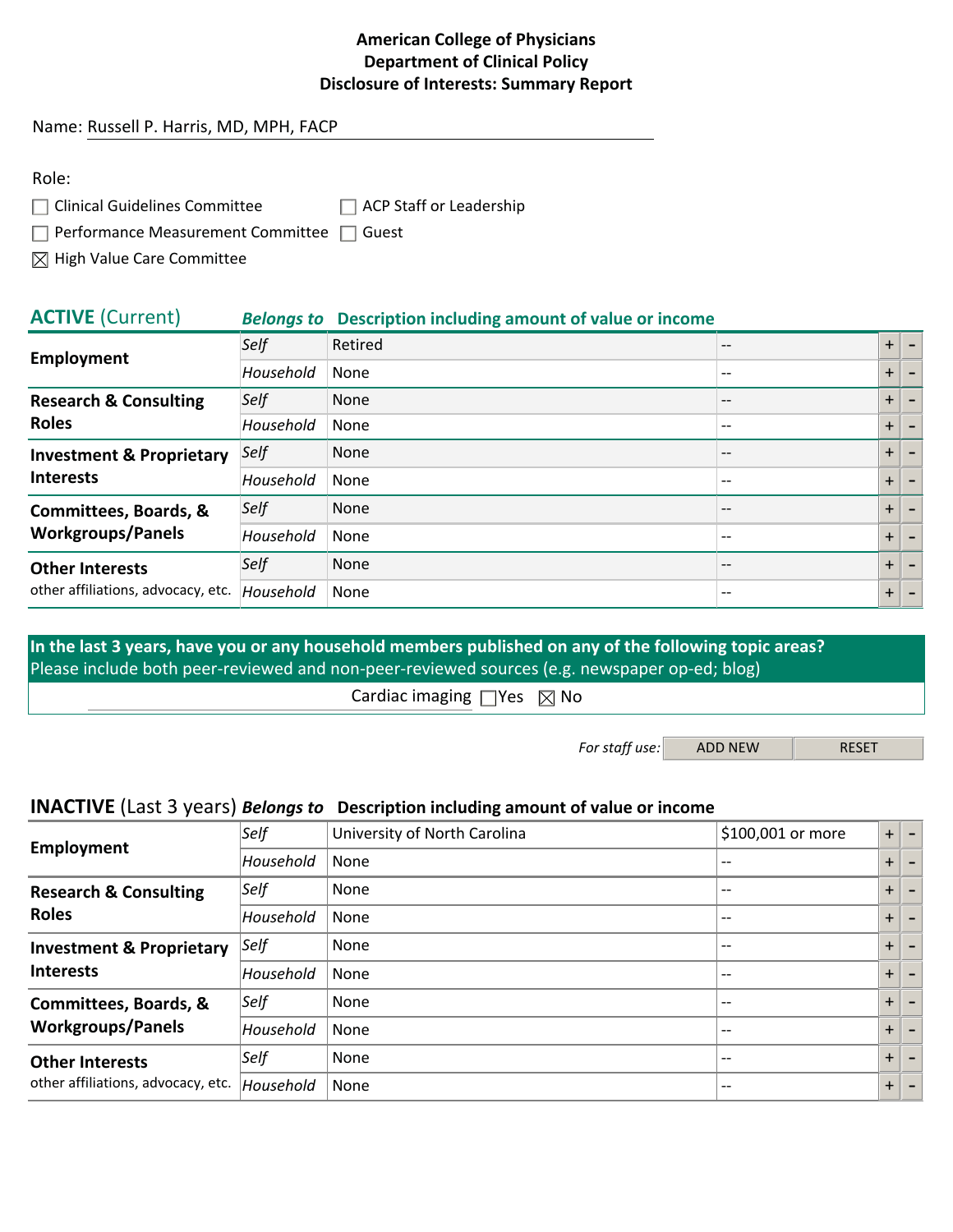## **DECLARATION**

**I certify that to my knowledge and belief that I have disclosed my financial and non-financial interests above and I will promptly disclose any changes.** 

| <b>Russell Harris</b> | Digitally signed by Russell Harris<br>Date: 2018.04.01 13:40:07 -04'00' | 1 April, 2018 |
|-----------------------|-------------------------------------------------------------------------|---------------|
| Signature             |                                                                         | Date          |

# **RELEVANT PUBLICATIONS**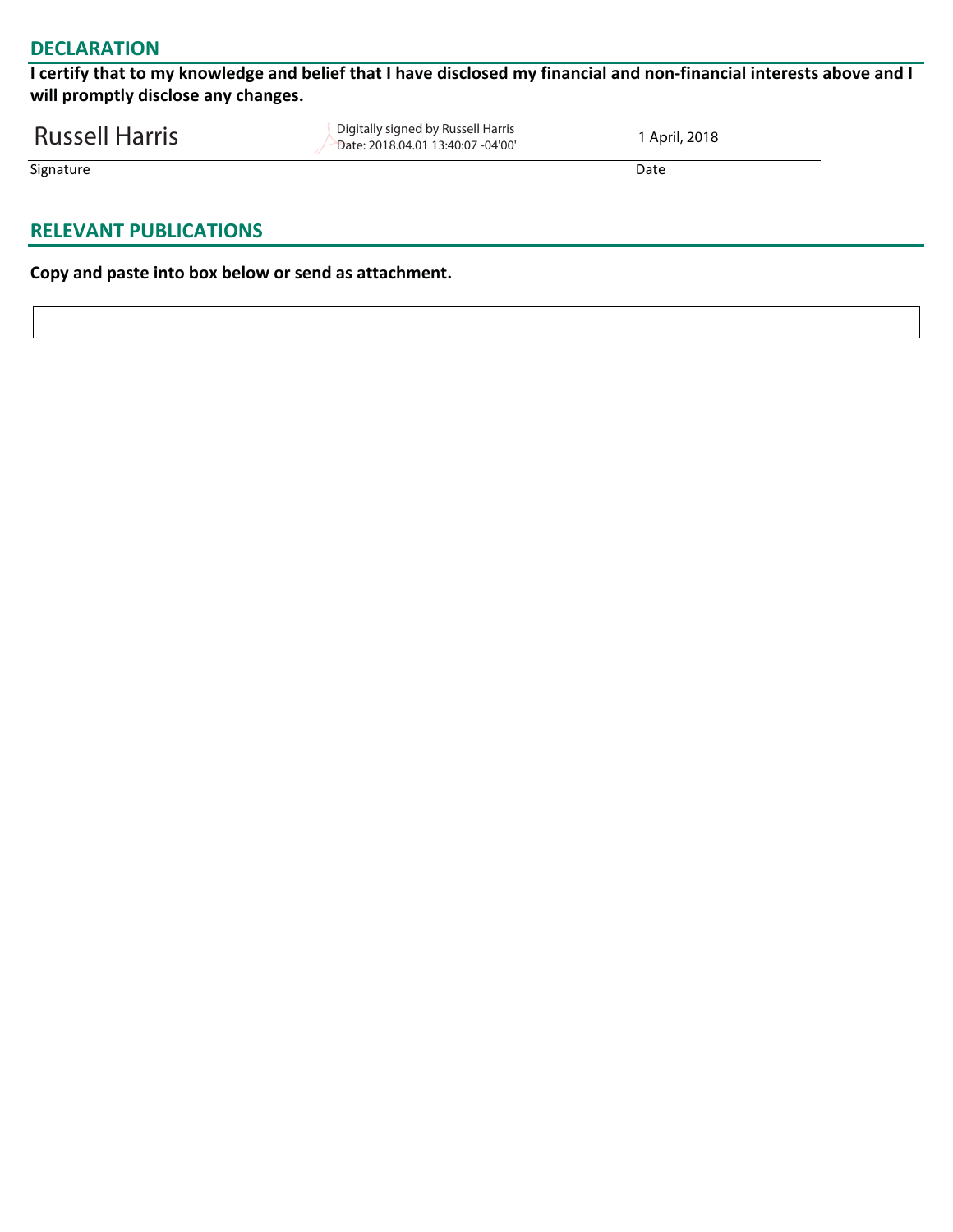#### Name: Linda L. Humphrey, MD, MPH, MACP

| Role:                                                 |                                |
|-------------------------------------------------------|--------------------------------|
| $\Box$ Clinical Guidelines Committee                  | $\Box$ ACP Staff or Leadership |
| $\Box$ Performance Measurement Committee $\Box$ Guest |                                |

 $\boxtimes$  High Value Care Committee

| <b>ACTIVE</b> (Current)                                      |           | Belongs to Description including amount of value or income                                             |                    |           |  |
|--------------------------------------------------------------|-----------|--------------------------------------------------------------------------------------------------------|--------------------|-----------|--|
|                                                              | Self      | <b>Portland VA Medical Center</b>                                                                      |                    | 4         |  |
| <b>Employment</b>                                            | Household | Spouse: Cardiologist at Legacy Health System                                                           |                    | $\ddot{}$ |  |
| <b>Research &amp; Consulting</b><br><b>Roles</b>             |           | University of Texas grant on harms of breast cancer<br>screening in older women                        | $$1,001 - 5,000$   | $\ddot{}$ |  |
|                                                              | Self      | Patient-Centered Outcomes Research Institute peer<br>review (I am an associate editor, so many topics) | $$10,001 - 50,000$ | $\ddot{}$ |  |
|                                                              | Household | <b>None</b>                                                                                            |                    | $\ddot{}$ |  |
| <b>Investment &amp; Proprietary</b>                          | Self      | UpToDate royalties                                                                                     | $$1,001 - 5,000$   | $\ddot{}$ |  |
| <b>Interests</b>                                             | Household | None                                                                                                   |                    | $\ddot{}$ |  |
| Committees, Boards, &                                        | Self      | None                                                                                                   |                    | $\ddot{}$ |  |
| <b>Workgroups/Panels</b>                                     | Household | None                                                                                                   |                    | $+$       |  |
| <b>Other Interests</b><br>other affiliations, advocacy, etc. |           | VA Preventive Medicine Advisory Committee<br>(member)                                                  | \$0                |           |  |
|                                                              | Self      | Women's Preventive Services Initiative Committee<br>(member, ACP representative)                       | \$0                |           |  |
|                                                              | Household | None                                                                                                   |                    | $\ddot{}$ |  |

In the last 3 years, have you or any household members published on any of the following topic areas? Please include both peer-reviewed and non-peer-reviewed sources (e.g. newspaper op-ed; blog)

Cardiac imaging □Yes □ No

**RESET** For staff use: **ADD NEW** 

| <b>Employment</b>                                | Self       | None                                                                                    |                    |  |  |
|--------------------------------------------------|------------|-----------------------------------------------------------------------------------------|--------------------|--|--|
|                                                  | Household  | None                                                                                    | --                 |  |  |
| <b>Research &amp; Consulting</b><br><b>Roles</b> | Self       | US Preventive Services Task Force grant on lung and<br>breast cancer screening          | $$1,001 - 5,000$   |  |  |
|                                                  |            | Agency for Healthcare Research and Quality grant on<br>lung and breast cancer screening | $$10,001 - 50,000$ |  |  |
|                                                  | 'Household | <b>None</b>                                                                             | $-$                |  |  |
| <b>Investment &amp; Proprietary</b>              | Self       | Gilead Sciences 10 shares                                                               | Up to \$1,000      |  |  |
| <b>Interests</b>                                 | Household  | None                                                                                    | $- -$              |  |  |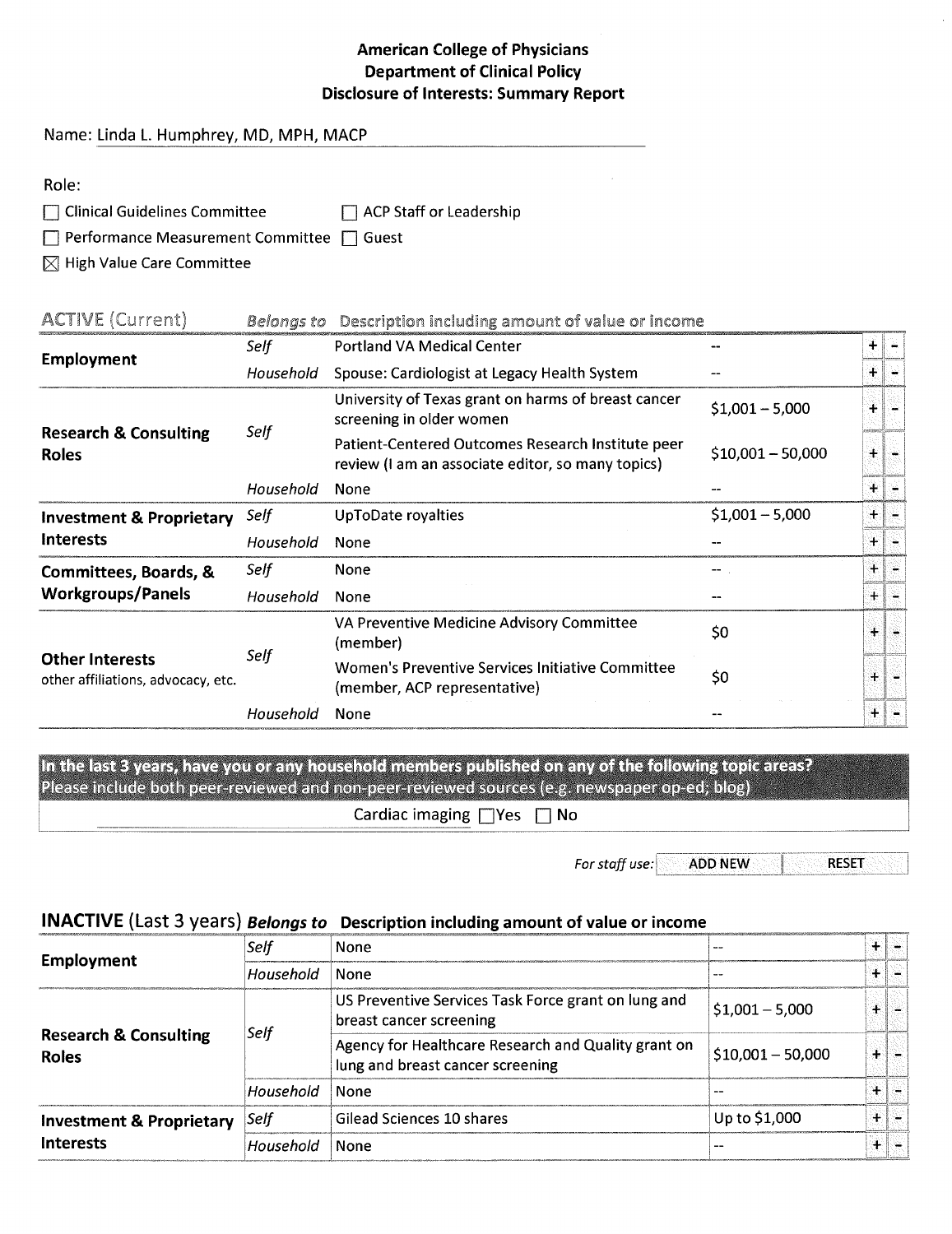| <b>Committees, Boards, &amp;</b>             | Self       | None | --    |  |  |
|----------------------------------------------|------------|------|-------|--|--|
| <b>Workgroups/Panels</b>                     | 'Household | None | --    |  |  |
| <b>Other Interests</b>                       | Self       | None | ---   |  |  |
| other affiliations, advocacy, etc. Household |            | None | $- -$ |  |  |

#### DECLARATION

I certify that to my knowledge and belief that I have disclosed my financial and non-financial interests above and I will promptly disclose any changes.

 $\mathcal{L}$  $2dA_B$ Kanada (Kabupatén) Signature

 $\frac{4-20-10}{\text{Date}}$ 

**RELEVANT PUBLICATIONS**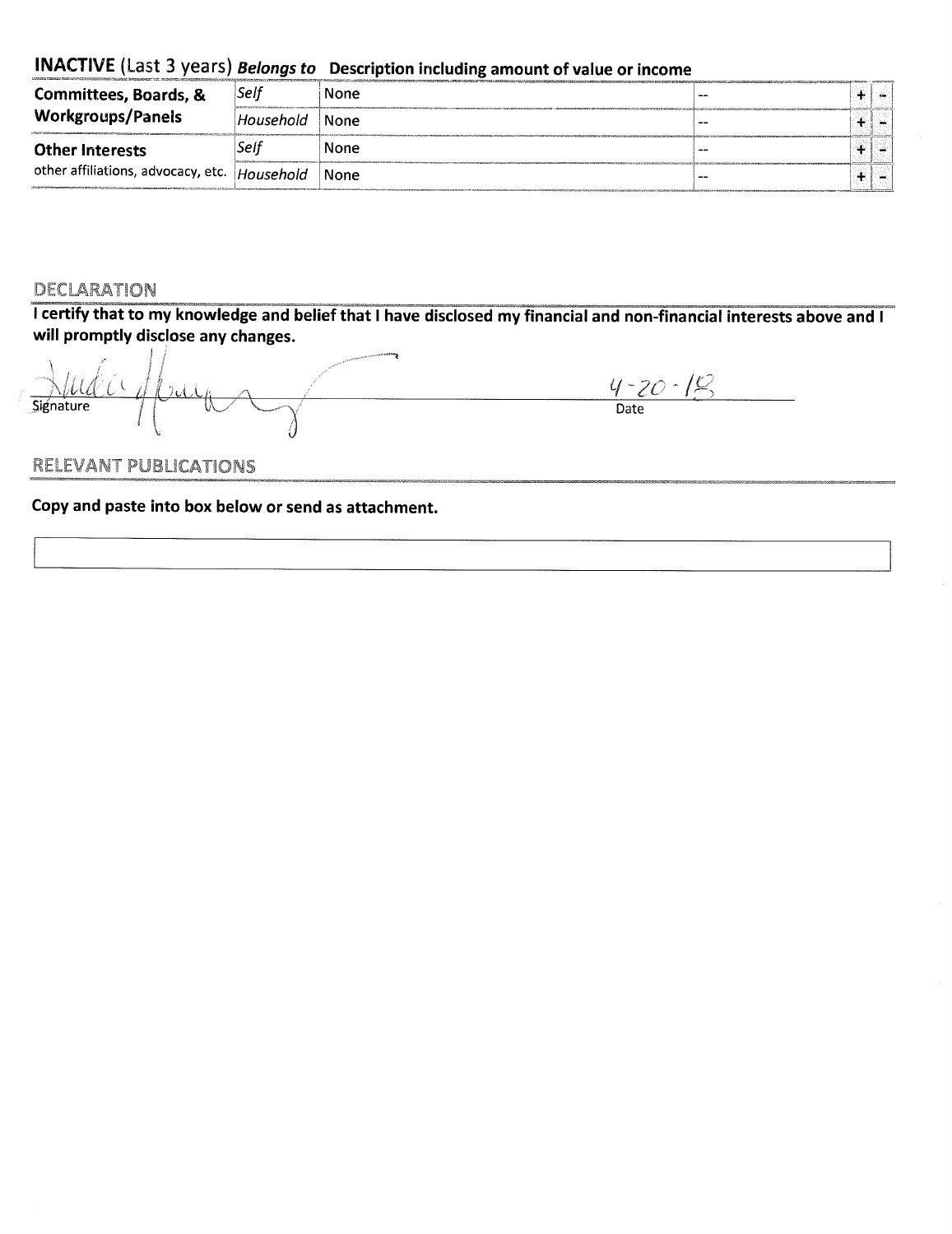#### Name: Janet A. Jokela, MD, MPH, FACP

| Role:                                                 |                                |
|-------------------------------------------------------|--------------------------------|
| $\Box$ Clinical Guidelines Committee                  | $\Box$ ACP Staff or Leadership |
| $\Box$ Performance Measurement Committee $\Box$ Guest |                                |

 $\boxtimes$  High Value Care Committee

| <b>ACTIVE (Current)</b>             | <b>Belongs to</b> | Description including amount of value or income                                                                                                                      |                   |           |  |
|-------------------------------------|-------------------|----------------------------------------------------------------------------------------------------------------------------------------------------------------------|-------------------|-----------|--|
| Employment                          | Self              | University of Illinois College of Medicine; VA Illiana<br>Healthcare System, Danville, IL                                                                            | \$100,001 or more | $\ddot{}$ |  |
|                                     | Household         | Spouse: University of Illinois at Urbana-Champaign                                                                                                                   | \$100,001 or more | $+$       |  |
| <b>Research &amp; Consulting</b>    | Self              | None                                                                                                                                                                 |                   | $+$       |  |
| <b>Roles</b>                        | Household         | None                                                                                                                                                                 |                   | $+$       |  |
| <b>Investment &amp; Proprietary</b> | Self              | <b>None</b>                                                                                                                                                          | --                | $+$       |  |
| <b>Interests</b>                    | Household         | None                                                                                                                                                                 | --                | $+$       |  |
|                                     |                   | Association of American Medical Colleges, Entrustable<br>Professional Activities Core Working Group, University \$0<br>of Illinois College of Medicine Team (member) |                   | $\ddot{}$ |  |
| Committees, Boards, &               | Self              | American Board of Medical Specialties, Committee on<br>Certification (COCERT, member)                                                                                | \$0               | $+$       |  |
| <b>Workgroups/Panels</b>            |                   | Champaign County Audubon Board member                                                                                                                                | \$0               | $+$       |  |
|                                     |                   | Mississippi Valley Regional Blood Center Board<br>Member                                                                                                             | \$0               | $\ddot{}$ |  |
|                                     | Household         | None                                                                                                                                                                 | --                | $+$       |  |
| <b>Other Interests</b>              | Self              | <b>None</b>                                                                                                                                                          | --                | $+$       |  |
| other affiliations, advocacy, etc.  | Household         | None                                                                                                                                                                 | --                | $+$       |  |

# **In the last 3 years, have you or any household members published on any of the following topic areas?**  Please include both peer-reviewed and non-peer-reviewed sources (e.g. newspaper op-ed; blog)

Cardiac imaging  $\Box$  Yes  $\boxtimes$  No

For staff use: ADD NEW RESET

| Empl<br>วvment | ۱۲مۍ<br>◡◡ | ' None<br>___ | . <b>.</b> |  |
|----------------|------------|---------------|------------|--|
|                | пок        | None          | .          |  |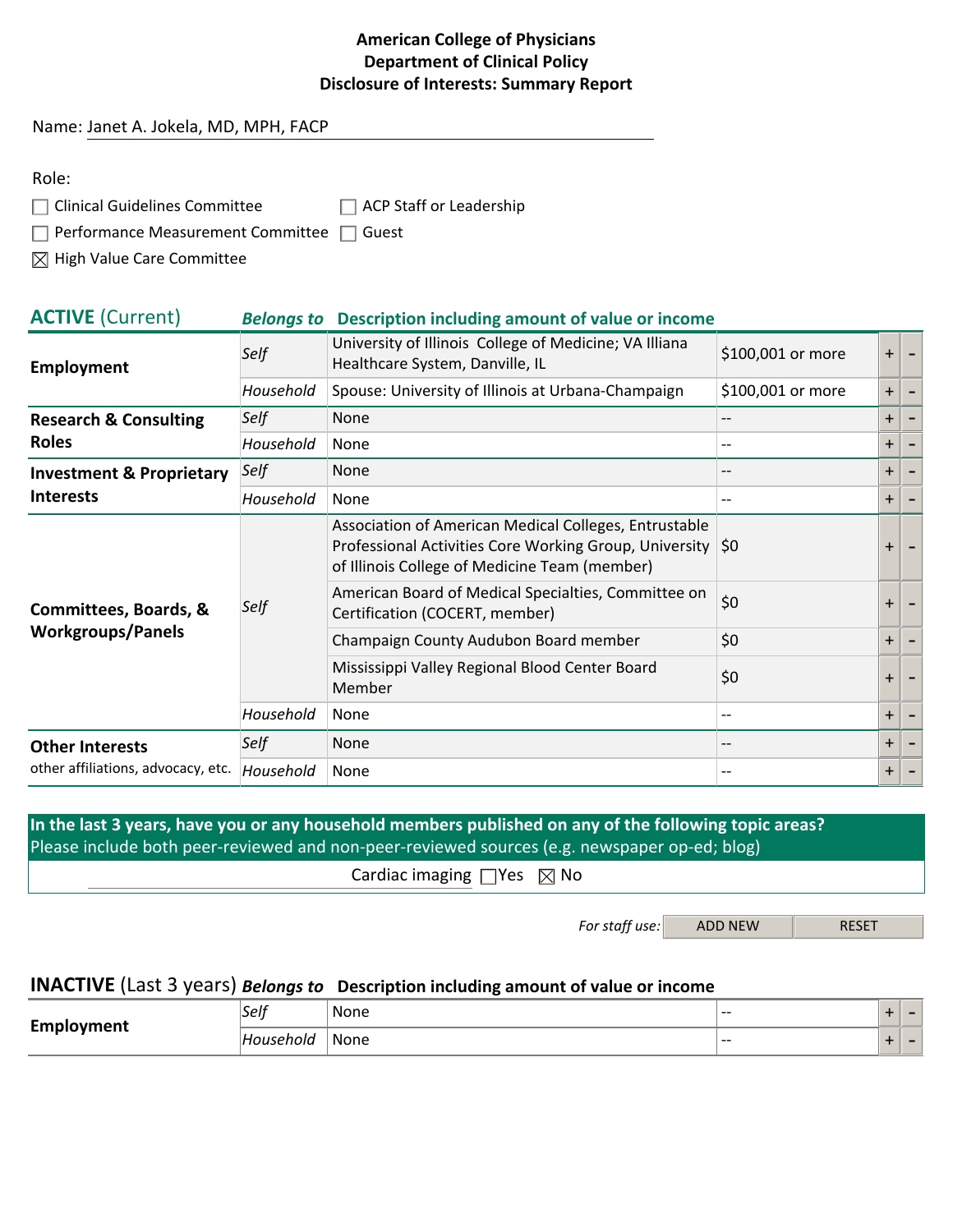|                                                         | Self      | None                                                                                                                                                                     |                    | $+$       |  |
|---------------------------------------------------------|-----------|--------------------------------------------------------------------------------------------------------------------------------------------------------------------------|--------------------|-----------|--|
| <b>Research &amp; Consulting</b><br><b>Roles</b>        |           | Spouse: National Science Foundation, Broader Impact<br>Initiative; Air Force Office of Scientific Research, real-<br>time decision making under certainty, until 02/2018 | \$100,001 or more  | $\pm$     |  |
|                                                         | Household | Spouse: Law firm, expert witness (issue pertaining to<br>pharmaceuticals--I do not know anything further<br>about this due to confidentiality constraints)               | $$10,001 - 50,000$ | $\pm$     |  |
|                                                         |           | Spouse: National Science Foundation, pediatric<br>vaccine research, ended August 2017                                                                                    | \$100,001 or more  | $\pm$     |  |
| <b>Investment &amp; Proprietary</b><br><b>Interests</b> | Self      | None                                                                                                                                                                     | --                 | $^+$      |  |
|                                                         | Household | None                                                                                                                                                                     | --                 | $^+$      |  |
| Committees, Boards, &<br><b>Workgroups/Panels</b>       | Self      | None                                                                                                                                                                     | --                 | $^+$      |  |
|                                                         | Household | Spouse: National Academy of Medicine, standing<br>committee for the CDC Strategic National Stockpile<br>(member)                                                         | \$0                | $\ddot{}$ |  |
| <b>Other Interests</b>                                  | Self      | None                                                                                                                                                                     | $- -$              | $+$       |  |
| other affiliations, advocacy, etc.                      | Household | None                                                                                                                                                                     | $- -$              | $\pm$     |  |
|                                                         |           |                                                                                                                                                                          |                    |           |  |

## **DECLARATION**

**I certify that to my knowledge and belief that I have disclosed my financial and non-financial interests above and I will promptly disclose any changes.** 

Janet A. Jokela, MD

04/04/2018 DN: cn=Janet A. Jokela, MD, o=U of I College of Medicine at Urbana, ou=Administration, Dean's Office,<br>email=jokela@illinois.edu, c=US<br>Date: 2018.04.05 09:10:17 -05'00'

Signature Date Date of the State of the State of the State of the Date of the Date of the Date of the Date of the Date of the Date of the Date of the Date of the Date of the Date of the Date of the Date of the Date of the

# **RELEVANT PUBLICATIONS**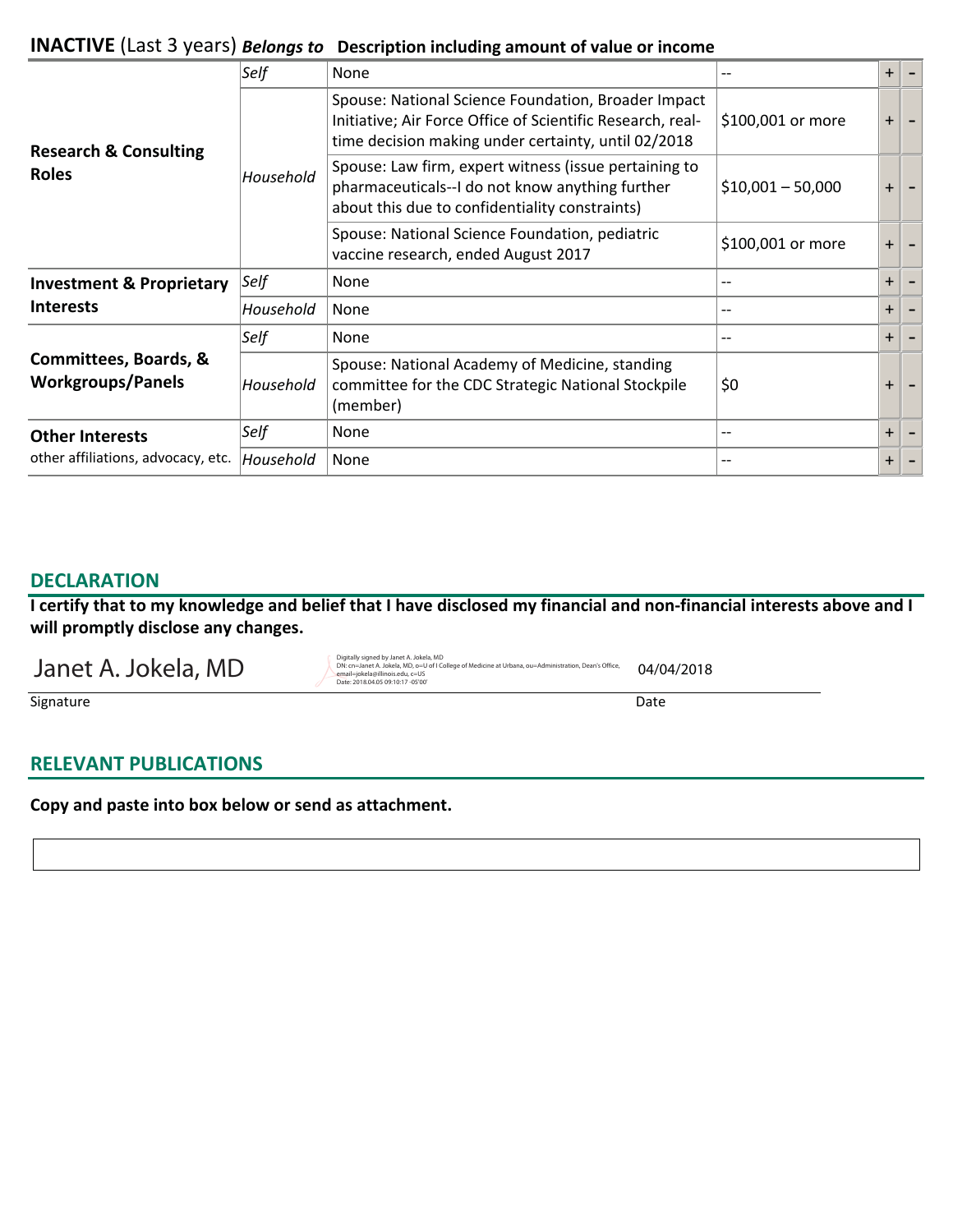#### Name: Devan Kansagara, MD, MCR

 $\boxtimes$  Clinical Guidelines Committee  $\Box$  ACP Staff or Leadership

 $\Box$  Performance Measurement Committee  $\Box$  Guest

 $\boxtimes$  High Value Care Committee

#### **ACTIVE** (Current) *Belongs to* **Description including amount of value or income**

|                                                  | Self      | Portland VA Medical Center                                                                                                                                                                                                          | $-$                | $\pm$ |  |
|--------------------------------------------------|-----------|-------------------------------------------------------------------------------------------------------------------------------------------------------------------------------------------------------------------------------------|--------------------|-------|--|
| Employment                                       | Household | Rheumatologist in community practice                                                                                                                                                                                                | $-$                | $+$   |  |
| <b>Research &amp; Consulting</b><br><b>Roles</b> |           | Evidence-based Synthesis Program, Portland VA<br>Source: Department of Veterans Affairs, HSR&D<br>Service<br>PI: Devan Kansagara, MD, MCR<br>Period: 2009-present<br>%Effort: 35                                                    | $$10,001 - 50,000$ | $\pm$ |  |
|                                                  | Self      | Center of Innovation: Center to Improve Veteran<br>Involvement in Care (CIVIC)<br>Source: VA Health Services Research and<br>Development<br>PI: Steven Dobscha, MD<br>Period: 2013-(5 year project)<br>%Effort: 5 (co-investigator) | $$5,001 - 10,000$  | $\pm$ |  |
|                                                  | Household | None                                                                                                                                                                                                                                | $-$                | $\pm$ |  |
| <b>Investment &amp; Proprietary</b>              | Self      | <b>None</b>                                                                                                                                                                                                                         | --                 | $\pm$ |  |
| <b>Interests</b>                                 | Household | None                                                                                                                                                                                                                                | $-$                | $+$   |  |
| <b>Committees, Boards, &amp;</b>                 | Self      | <b>None</b>                                                                                                                                                                                                                         | $-$                | $\pm$ |  |
| <b>Workgroups/Panels</b>                         | Household | None                                                                                                                                                                                                                                | $- -$              | $+$   |  |
| <b>Other Interests</b>                           | Self      | <b>None</b>                                                                                                                                                                                                                         | $\qquad \qquad -$  | $+$   |  |
| other affiliations, advocacy, etc.               | Household | None                                                                                                                                                                                                                                | $-$                | $+$   |  |

| In the last 3 years, have you or any household members published on any of the following topic areas?<br>Please include both peer-reviewed and non-peer-reviewed sources (e.g. newspaper op-ed; blog) |  |
|-------------------------------------------------------------------------------------------------------------------------------------------------------------------------------------------------------|--|
| Cardiac imaging $\Box$ Yes $\boxtimes$ No                                                                                                                                                             |  |
| Obesity $\Box$ Yes $\boxtimes$ No                                                                                                                                                                     |  |
| Breast cancer $\Box$ Yes $\boxtimes$ No                                                                                                                                                               |  |
| Low testosterone $\Box$ Yes $\boxtimes$ No                                                                                                                                                            |  |
|                                                                                                                                                                                                       |  |

*For staff use:* ADD NEW RESET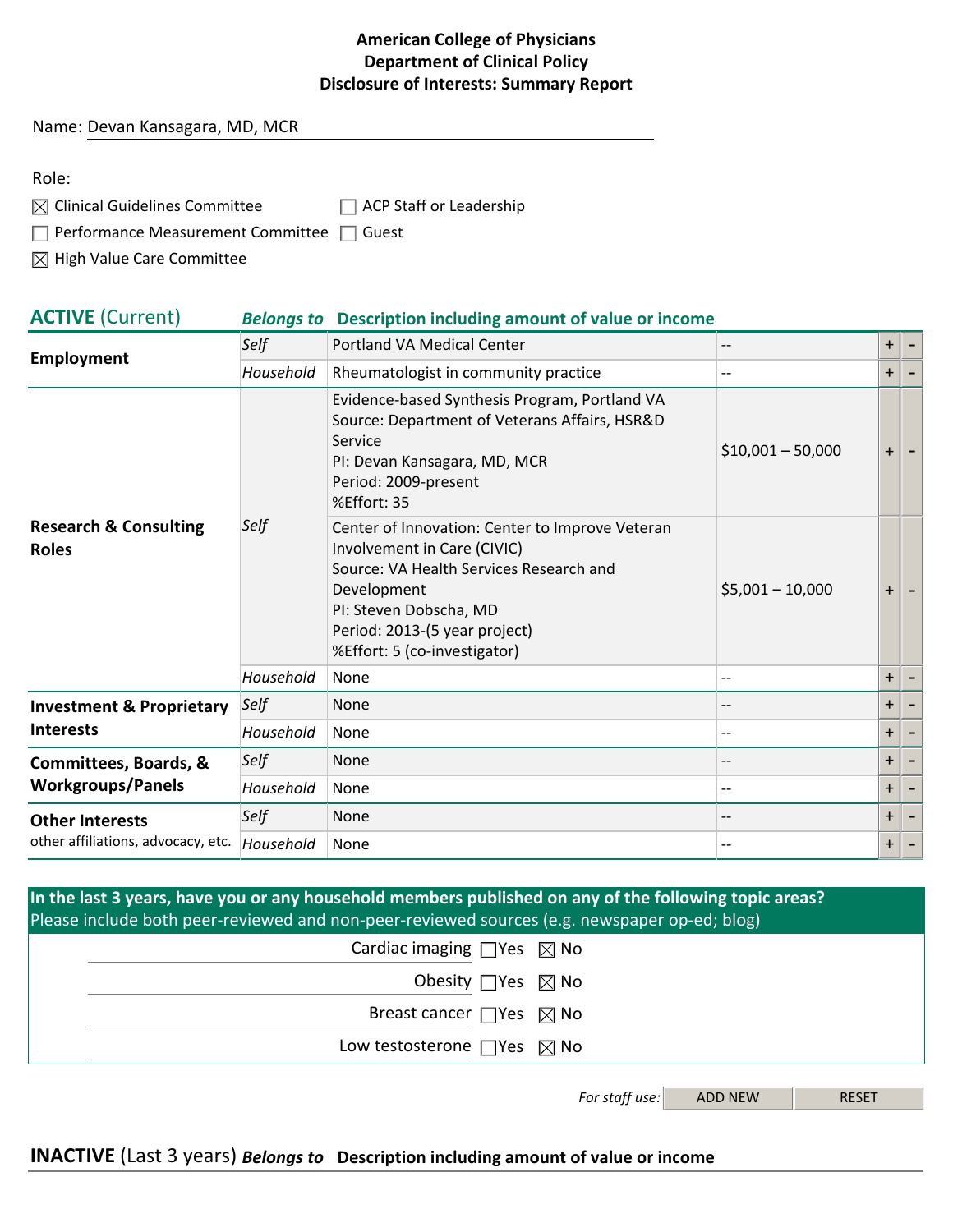|                                                  | Self      | None                                                                                                                                                                                                                                                                   | $-$                | $+$       |  |
|--------------------------------------------------|-----------|------------------------------------------------------------------------------------------------------------------------------------------------------------------------------------------------------------------------------------------------------------------------|--------------------|-----------|--|
| Employment                                       | Household | None                                                                                                                                                                                                                                                                   | $- -$              | $+$       |  |
| <b>Research &amp; Consulting</b><br><b>Roles</b> | Self      | Patient-aligned Care Team Demonstration Laboratory<br>PI: Devan Kansagara (12/12-present); David Hickam,<br>MD, MPH (09/09-11/12)<br>Source: Veterans Health Administration<br>Period: 2009-2014<br>%Effort: 35 (as PI), 10 (as coinvestigator from 09/09<br>$-12/12)$ | $$10,001 - 50,000$ | $\ddot{}$ |  |
|                                                  |           | Redesigning service delivery through the Tri-County<br><b>Health Commons</b><br>Source: Center for Medicaid and Medicare Innovation<br>PI: Bill Wright, PhD<br>Period: 2012-2015<br>%Effort: 5 (consultant) (in-kind)                                                  | \$0                | $\pm$     |  |
|                                                  | Household | None                                                                                                                                                                                                                                                                   | $- -$              | $+$       |  |
| <b>Investment &amp; Proprietary</b>              | Self      | None                                                                                                                                                                                                                                                                   | --                 | $+$       |  |
| <b>Interests</b>                                 | Household | None                                                                                                                                                                                                                                                                   |                    | $+$       |  |
| Committees, Boards, &                            | Self      | None                                                                                                                                                                                                                                                                   | --                 | $+$       |  |
| <b>Workgroups/Panels</b>                         | Household | None                                                                                                                                                                                                                                                                   |                    | $+$       |  |
| <b>Other Interests</b>                           | Self      | None                                                                                                                                                                                                                                                                   | --                 | $+$       |  |
| other affiliations, advocacy, etc.               | Household | None                                                                                                                                                                                                                                                                   |                    | $+$       |  |

# **DECLARATION**

**I certify that to my knowledge and belief that I have disclosed my financial and non-financial interests above and I will promptly disclose any changes.** 

**Devan Kansagara**  $\overline{\phantom{a}}$  Digitally signed by Devan Kansagara Digitally signed by Devan Kansagara Date: 2018.04.04 09:08:34 -07'00'

Apr 4, 2018

Signature Date Date of the Date of the Date of the Date of the Date of the Date of the Date of the Date of the

# **RELEVANT PUBLICATIONS**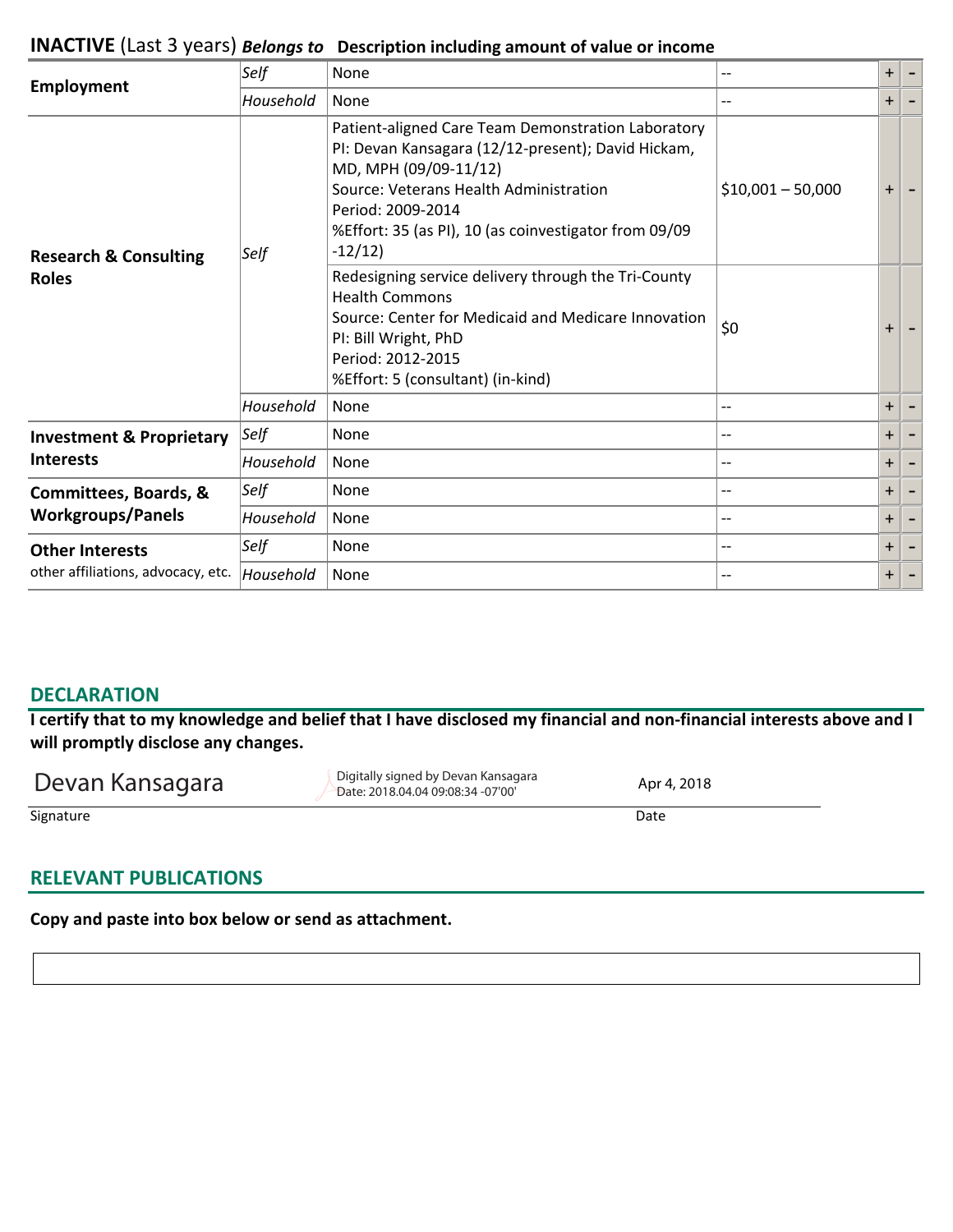#### Name: Mark A. Levine, MD FACP

| Role:                                                 |                                |
|-------------------------------------------------------|--------------------------------|
| $\Box$ Clinical Guidelines Committee                  | $\Box$ ACP Staff or Leadership |
| $\Box$ Performance Measurement Committee $\Box$ Guest |                                |

 $\boxtimes$  High Value Care Committee

| <b>ACTIVE (Current)</b>                                      | <b>Belongs to</b> | Description including amount of value or income                                                                                                                                                                                               |                                       |       |  |
|--------------------------------------------------------------|-------------------|-----------------------------------------------------------------------------------------------------------------------------------------------------------------------------------------------------------------------------------------------|---------------------------------------|-------|--|
| Employment                                                   | Self              | State of VT; Vt Dept. of Health, Agency of Human<br><b>Services</b>                                                                                                                                                                           | \$100,001 or more                     | $+$   |  |
|                                                              | Household         | Spouse: self - writer                                                                                                                                                                                                                         | $$1,001 - 5,000$                      | $+$   |  |
| <b>Research &amp; Consulting</b>                             | Self              | <b>None</b>                                                                                                                                                                                                                                   | $- -$                                 | $+$   |  |
| <b>Roles</b>                                                 | Household         | None                                                                                                                                                                                                                                          | --                                    | $+$   |  |
| <b>Investment &amp; Proprietary</b>                          | Self              | <b>None</b>                                                                                                                                                                                                                                   | $- -$                                 | $+$   |  |
| <b>Interests</b>                                             | Household         | <b>None</b>                                                                                                                                                                                                                                   | --                                    | $+$   |  |
| Committees, Boards, &                                        | Self              | <b>None</b>                                                                                                                                                                                                                                   | --                                    | $\pm$ |  |
| <b>Workgroups/Panels</b>                                     | Household         | None                                                                                                                                                                                                                                          | $\hspace{0.05cm}$ – $\hspace{0.05cm}$ | $+$   |  |
| <b>Other Interests</b><br>other affiliations, advocacy, etc. | Self              | In my current and previous positions I frequently<br>speak on health topics, participate in panels and<br>workshops; through Vermont Department of Health,<br>academic groups like ACP and AAIM, or medical<br>societies; never for honoraria | \$0                                   | $\pm$ |  |
|                                                              | Household         | None                                                                                                                                                                                                                                          | $- -$                                 | $\pm$ |  |

**In the last 3 years, have you or any household members published on any of the following topic areas?**  Please include both peer-reviewed and non-peer-reviewed sources (e.g. newspaper op-ed; blog)

Cardiac imaging  $\Box$  Yes  $\boxtimes$  No

For staff use: ADD NEW RESET

| Employment                                              | Self      | None                                                                                                                                                                                                                                   | $-$                | $+$       |  |
|---------------------------------------------------------|-----------|----------------------------------------------------------------------------------------------------------------------------------------------------------------------------------------------------------------------------------------|--------------------|-----------|--|
|                                                         | Household | None                                                                                                                                                                                                                                   | $-$                | $\ddot{}$ |  |
| <b>Research &amp; Consulting</b><br><b>Roles</b>        | Self      | University of Vermont Medical Group Education<br>Research Award (included in salary): A novel didactic<br>and experiential curricular approach to teach<br>residents the skills necessary to meet the objectives of<br>the triple aim. | $$10,001 - 50,000$ | $\ddot{}$ |  |
|                                                         | Household | None                                                                                                                                                                                                                                   | --                 | $\ddot{}$ |  |
| <b>Investment &amp; Proprietary</b><br><b>Interests</b> | Self      | None                                                                                                                                                                                                                                   | --                 | $\ddot{}$ |  |
|                                                         | Household | None                                                                                                                                                                                                                                   | $-$                | $\ddot{}$ |  |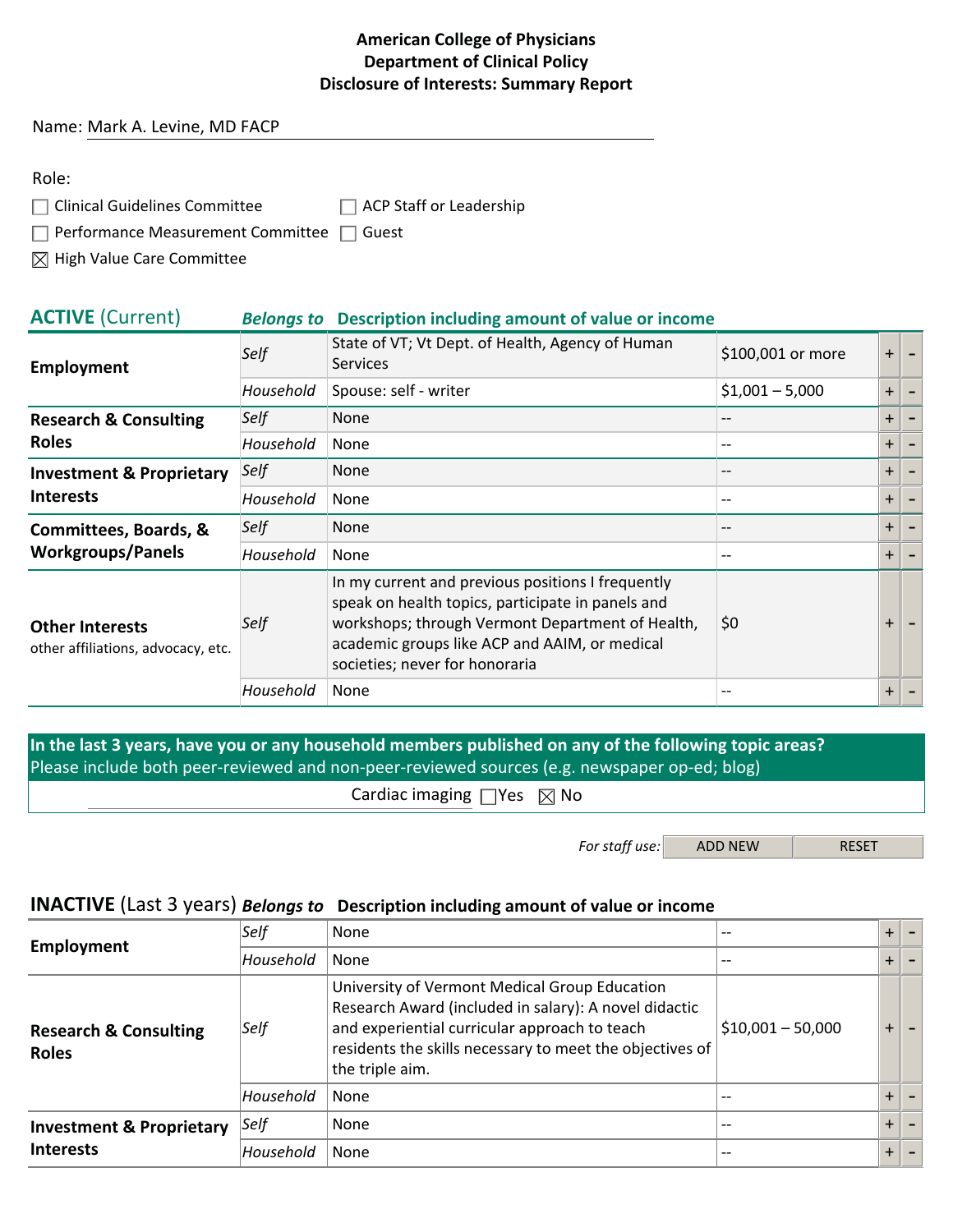| <b>Committees, Boards, &amp;</b>               | Self      | None | $- -$ |  |  |
|------------------------------------------------|-----------|------|-------|--|--|
| <b>Workgroups/Panels</b>                       | Household | None | $- -$ |  |  |
| <b>Other Interests</b>                         | Self      | None | $- -$ |  |  |
| other affiliations, advocacy, etc.   Household |           | None | $- -$ |  |  |

#### **DECLARATION**

**I certify that to my knowledge and belief that I have disclosed my financial and non-financial interests above and I will promptly disclose any changes.** 

Mark Levine Digitally signed by Mark Levine Date: 2018.03.29 15:56:23 -04'00'

Signature Date Date of the Date of the Date of the Date of the Date of the Date of the Date of the Date of the

# **RELEVANT PUBLICATIONS**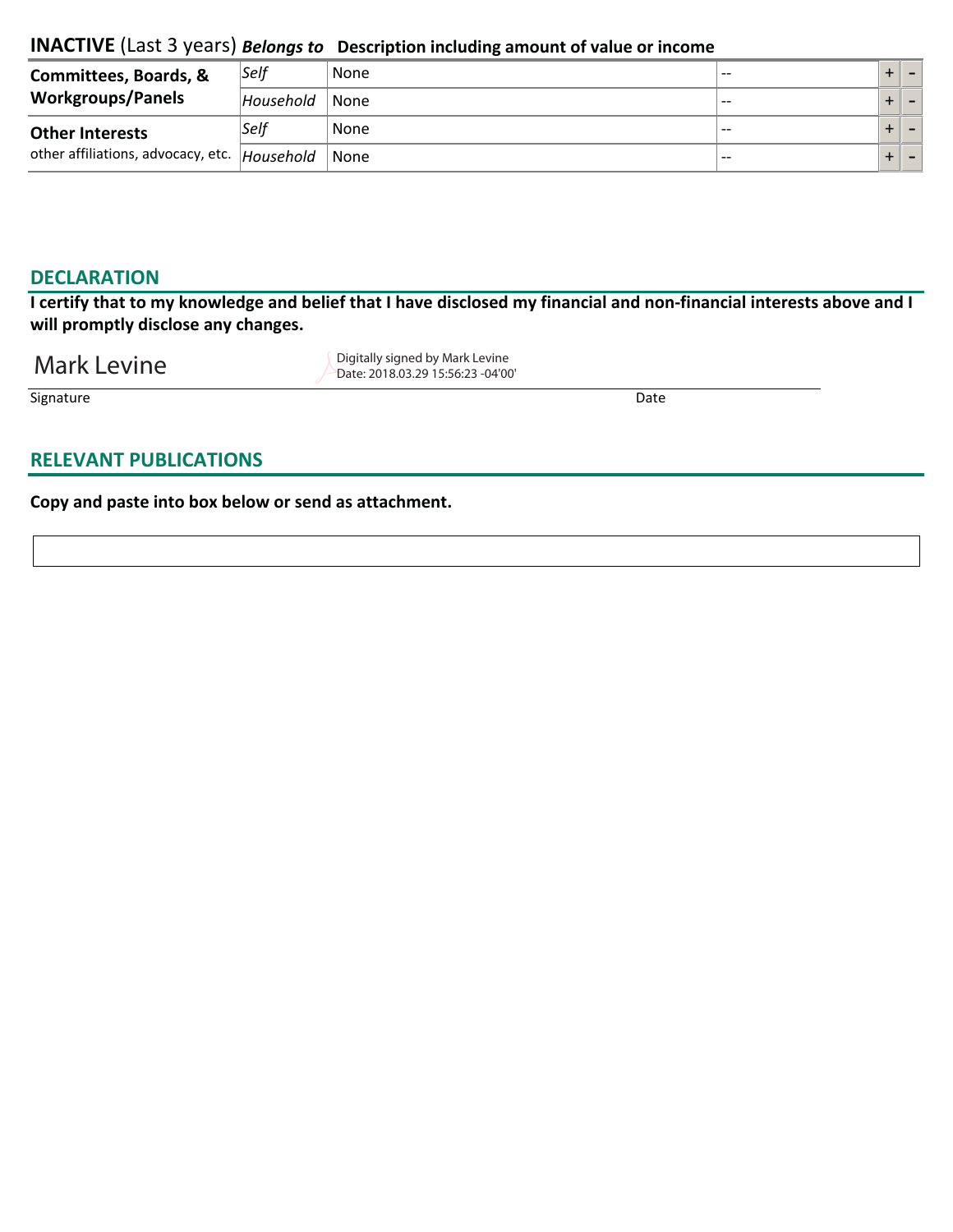#### Name: Maura Marcucci

| ×<br>۰. | ۰. |
|---------|----|

| $\Box$ Clinical Guidelines Committee | □ ACP Staff or Leadership |
|--------------------------------------|---------------------------|
|                                      |                           |

 $\Box$  Performance Measurement Committee  $\Box$  Guest

 $\boxtimes$  High Value Care Committee

| <b>ACTIVE (Current)</b>                                      | <b>Belongs to</b> | Description including amount of value or income                                                                                 |                   |       |  |
|--------------------------------------------------------------|-------------------|---------------------------------------------------------------------------------------------------------------------------------|-------------------|-------|--|
|                                                              | Self              | McMaster University, Hamilton, Canada                                                                                           | $\qquad \qquad -$ | $\pm$ |  |
| Employment                                                   | Household         | MSc Candidate at McMaster University-<br>only part-time research work                                                           |                   | $+$   |  |
| <b>Research &amp; Consulting</b><br><b>Roles</b>             | <b>Self</b>       | Co-investigator on a public grant funded by<br>the European Commission on strategies to<br>prevent or delay age-related frailty | \$100,001 or more | $\pm$ |  |
|                                                              | Household         | None                                                                                                                            | $- -$             | $+$   |  |
| <b>Investment &amp; Proprietary</b>                          | Self              | <b>None</b>                                                                                                                     | $\qquad \qquad -$ | $+$   |  |
| <b>Interests</b>                                             | Household         | None                                                                                                                            | $-$               | $+$   |  |
| Committees, Boards, &                                        | Self              | <b>None</b>                                                                                                                     | $\qquad \qquad -$ | $+$   |  |
| <b>Workgroups/Panels</b>                                     | Household         | None                                                                                                                            | $- -$             | $+$   |  |
| <b>Other Interests</b><br>other affiliations, advocacy, etc. | Self              | <b>None</b>                                                                                                                     | $\qquad \qquad -$ | $+$   |  |
|                                                              | Household         | Member of Network of Canadian Emergency<br>Researchers                                                                          | \$0               | $+$   |  |

**In the last 3 years, have you or any household members published on any of the following topic areas?**  Please include both peer-reviewed and non-peer-reviewed sources (e.g. newspaper op-ed; blog)

Cardiac imaging  $\Box$  Yes  $\Box$  No

*For staff use:* ADD NEW RESET

| Employment                                              | Self      | University of Milan & Fondazione IRCCS Ca'Granda<br>Ospedale Maggiore Policlinico, Milan, Italy           | $- -$ | $\ddot{}$ |  |
|---------------------------------------------------------|-----------|-----------------------------------------------------------------------------------------------------------|-------|-----------|--|
|                                                         | Household | Emergency Medicine physician at Fondazione IRCCS<br>Ca'Granda Ospedale Maggiore Policlinico, Milan, Italy |       | $\ddot{}$ |  |
| <b>Research &amp; Consulting</b>                        | Self      | None                                                                                                      | $-$   | $+$       |  |
| <b>Roles</b>                                            | Household | None                                                                                                      | --    | $+$       |  |
| <b>Investment &amp; Proprietary</b><br><b>Interests</b> | Self      | None                                                                                                      | $-$   | $+$       |  |
|                                                         | Household | None                                                                                                      | $ -$  | $+$       |  |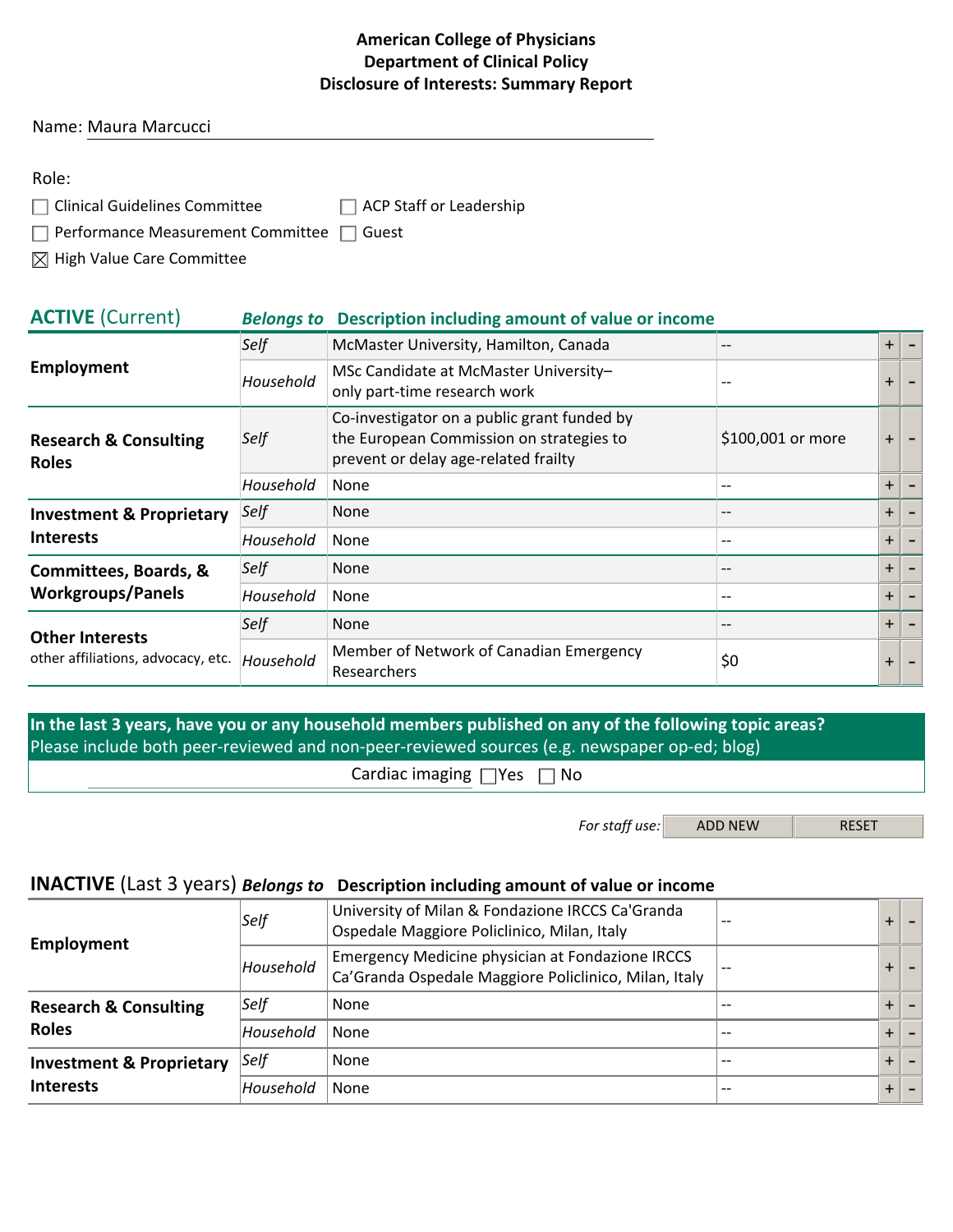| Committees, Boards, &<br><b>Workgroups/Panels</b> |           | Member of the European partnership on Active Health<br>and Aging - work groups on Frailty and on Cognitive<br>Decline (an European Commission initiative)               | \$0   |     |  |
|---------------------------------------------------|-----------|-------------------------------------------------------------------------------------------------------------------------------------------------------------------------|-------|-----|--|
|                                                   | Self      | Member of the Scientific Sub-Committee for the<br>International Society of Thrombosis And Haemostasis<br>(ISTH) on Predictors of Venous and Arterial<br>Thromboembolism | \$0   |     |  |
|                                                   | Household | Member of the European partnership on Active Health<br>and Aging - work groups on Frailty                                                                               | \$0   | ╇   |  |
| <b>Other Interests</b>                            | Self      | None                                                                                                                                                                    | $- -$ | $+$ |  |
| other affiliations, advocacy, etc.                | Household | None                                                                                                                                                                    |       | $+$ |  |

# **DECLARATION**

**I certify that to my knowledge and belief that I have disclosed my financial and non-financial interests above and I will promptly disclose any changes.** 

 $\text{Maura Marcucci}$  Digitally signed by Maura Marcucci Date: 2018.03.29 15:23:42 -04'00'

Signature Date Date of the Date of the Date of the Date of the Date of the Date of the Date of the Date of the

# **RELEVANT PUBLICATIONS**

**Copy and paste into box below or send as attachment.**

No relevant publications relevant to the clinical topic "Cardiac Imaging".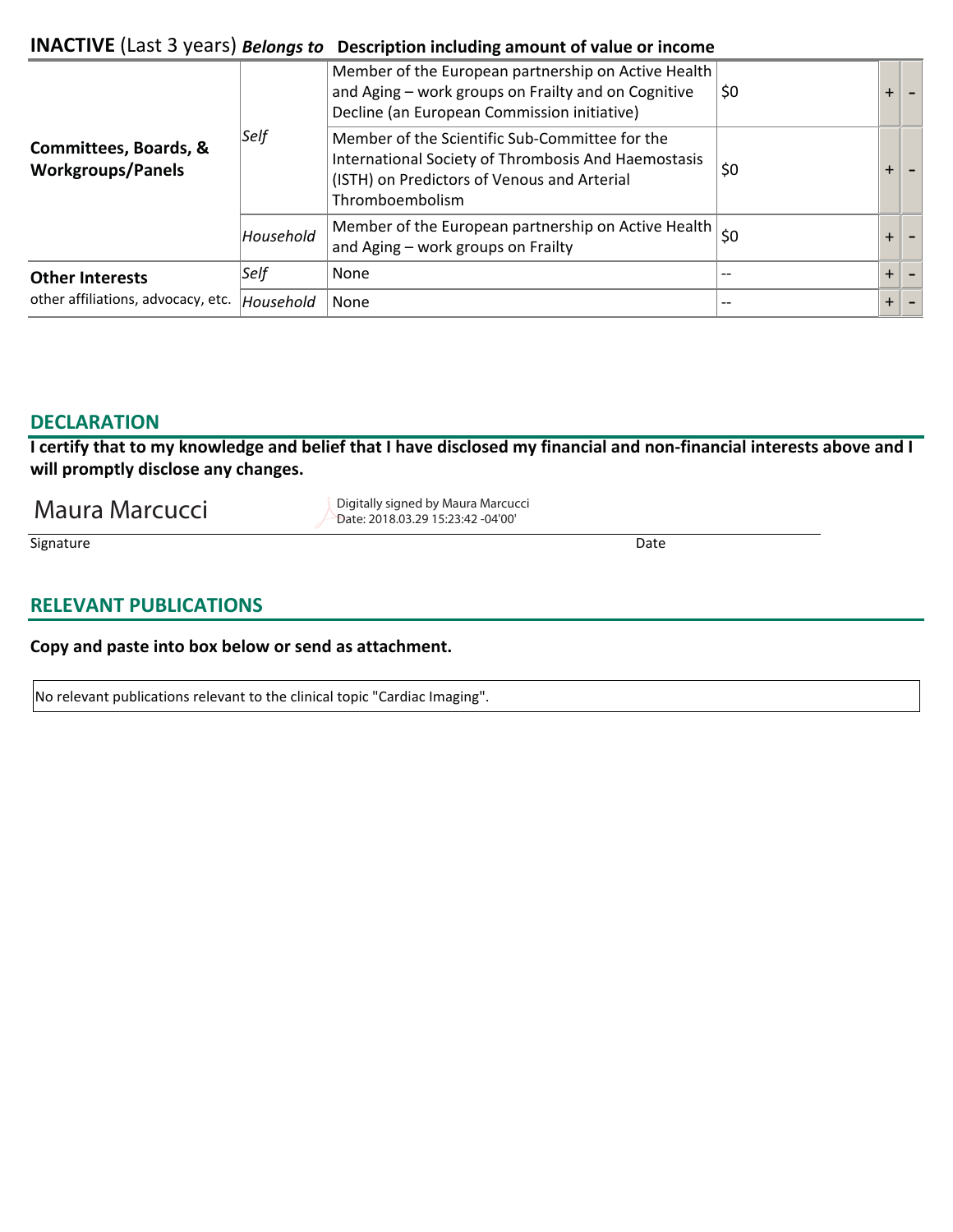Name: James R. Mason, MD

| ۰, |  |
|----|--|

- □ Clinical Guidelines Committee ACP Staff or Leadership
- □ Performance Measurement Committee □ Guest
- $\boxtimes$  High Value Care Committee

| <b>ACTIVE (Current)</b> | Belongs to Description including amount of value or income |
|-------------------------|------------------------------------------------------------|
|                         |                                                            |

|                                                         | Self                   | Scripps Clinical Medical Group           | \$100,001 or more               |  |  |
|---------------------------------------------------------|------------------------|------------------------------------------|---------------------------------|--|--|
| <b>Employment</b>                                       |                        | Household Scripps Clinical Medical Group |                                 |  |  |
| <b>Research &amp; Consulting</b>                        | Self                   | None                                     | FFAD-ADDE <del>-OPPTIOT</del> E |  |  |
| <b>Roles</b>                                            | <i>Household</i> None  |                                          |                                 |  |  |
| <b>Investment &amp; Proprietary</b><br><b>Interests</b> | Self                   | - None                                   |                                 |  |  |
|                                                         | Household None         |                                          |                                 |  |  |
| Committees, Boards, &                                   | Self                   | : None                                   |                                 |  |  |
| <b>Workgroups/Panels</b>                                | <i>'Household</i> None |                                          |                                 |  |  |
| <b>Other Interests</b>                                  | Self                   | Mone                                     |                                 |  |  |
| other affiliations, advocacy, etc. Household            |                        | None                                     |                                 |  |  |

<u>li titeleste vesto lisvevoteorsiny totseliditinemiset publisteloneny oktis folloying to diese.</u> ezse inditide both peorteviewed and non-rear reviewed sources (expanewspaper op ed. blog Cardiac imaging  $\Box$ Yes  $\Box$ No

> For staff use: ADD NEW **RESET**

|                                     | Self             | <b>None</b>                    |                  |  |  |
|-------------------------------------|------------------|--------------------------------|------------------|--|--|
| Employment                          | <i>Household</i> | l None                         | --               |  |  |
| <b>Research &amp; Consulting</b>    | $\mathsf{Self}$  | Gilead Sciences Advisory Board | $$1,001 - 5,000$ |  |  |
| <b>Roles</b>                        | lHousehold       | None                           |                  |  |  |
| <b>Investment &amp; Proprietary</b> | $\mathsf{Self}$  | None                           | $-1$             |  |  |
| <b>Interests</b>                    | Household        | <b>None</b>                    | $\sim$ $-$       |  |  |
| Committees, Boards, &               | Self             | None                           |                  |  |  |
| <b>Workgroups/Panels</b>            | Household        | None                           | --               |  |  |
| <b>Other Interests</b>              | Self             | None                           | --               |  |  |
| other affiliations, advocacy, etc.  | Household        | None                           |                  |  |  |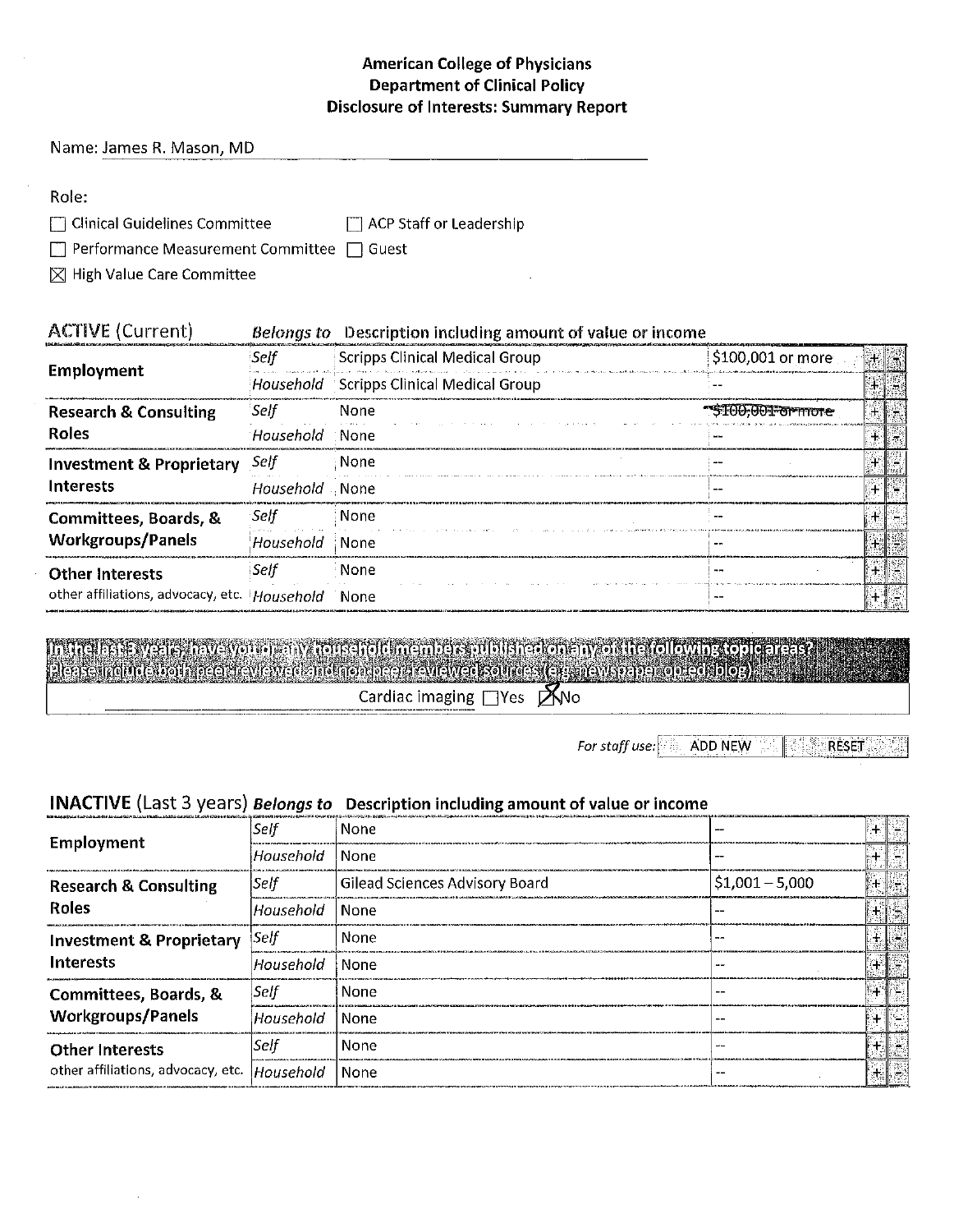# DECLARATION

I certify that to my knowledge and belief that I have disclosed my financial and non-financial interests above and I will promptly disclose any changes.

 $4/3/12$ for Muso Signature

#### **RELEVANT PUBLICATIONS**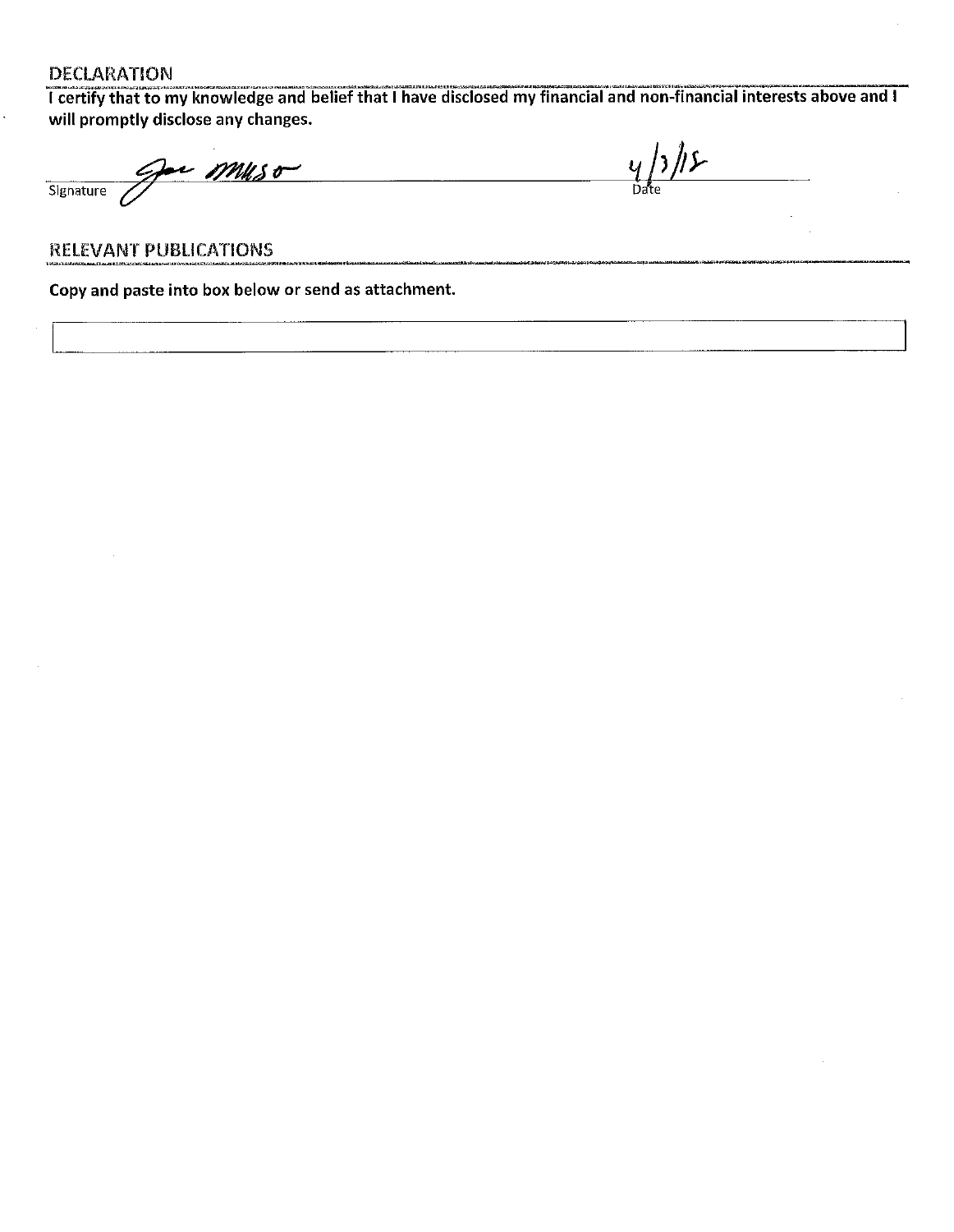#### Name: Adam J. Obley, MD

| Role:                                                 |                                |
|-------------------------------------------------------|--------------------------------|
| $\Box$ Clinical Guidelines Committee                  | $\Box$ ACP Staff or Leadership |
| $\Box$ Performance Measurement Committee $\Box$ Guest |                                |

 $\boxtimes$  High Value Care Committee

| <b>ACTIVE (Current)</b>                          | <b>Belongs to</b> | Description including amount of value or income                                  |                          |         |  |
|--------------------------------------------------|-------------------|----------------------------------------------------------------------------------|--------------------------|---------|--|
|                                                  |                   | Portland VA Medical Center                                                       | $-\!$ $\!-$              | $+$     |  |
| Employment                                       | Self              | Center for Evidence-based Policy, Oregon Health &<br><b>Science University</b>   |                          | $+$     |  |
|                                                  | Household         | None                                                                             | $-\, -$                  | $+$     |  |
| <b>Research &amp; Consulting</b><br><b>Roles</b> | Self              | Oregon Health Evidence Review Commission, Clinical<br><b>Evidence Consultant</b> | \$0                      | $+$     |  |
|                                                  |                   | Milbank Memorial Fund Evidence-informed Health<br>Policy workshops (faculty)     | \$0                      | $+$     |  |
|                                                  | Household         | None                                                                             | $\overline{\phantom{m}}$ | $+$     |  |
| <b>Investment &amp; Proprietary</b>              | Self              | <b>None</b>                                                                      | $-\, -$                  | $\pm$   |  |
| <b>Interests</b>                                 | Household         | None                                                                             | $-$                      | $+$     |  |
| <b>Committees, Boards, &amp;</b>                 | Self              | <b>None</b>                                                                      | $-\, -$                  | $+$     |  |
| <b>Workgroups/Panels</b>                         | Household         | None                                                                             | $-$                      | $+$     |  |
|                                                  |                   | ACP Oregon Chapter Health Policy Committee (chair)                               | \$0                      | $\ddag$ |  |
| <b>Other Interests</b>                           | Self              | Oregon Medical Association (trustee)                                             | \$0                      | $+$     |  |
| other affiliations, advocacy, etc.               |                   | Medical Society of Metropolitan Portland (trustee)                               | \$0                      | $+$     |  |
|                                                  | Household         | None                                                                             | $\overline{\phantom{a}}$ | $+$     |  |

**In the last 3 years, have you or any household members published on any of the following topic areas?**  Please include both peer-reviewed and non-peer-reviewed sources (e.g. newspaper op-ed; blog)

Cardiac imaging  $\Box$  Yes  $\boxtimes$  No

For staff use: ADD NEW RESET

| Employment                                              | Self      | None | $- -$ |     |  |
|---------------------------------------------------------|-----------|------|-------|-----|--|
|                                                         | Household | None | $- -$ | $+$ |  |
| <b>Research &amp; Consulting</b><br><b>Roles</b>        | Self      | None | $- -$ |     |  |
|                                                         | Household | None | $- -$ |     |  |
| <b>Investment &amp; Proprietary</b><br><b>Interests</b> | Self      | None | $-$   |     |  |
|                                                         | Household | None | $-$   | $+$ |  |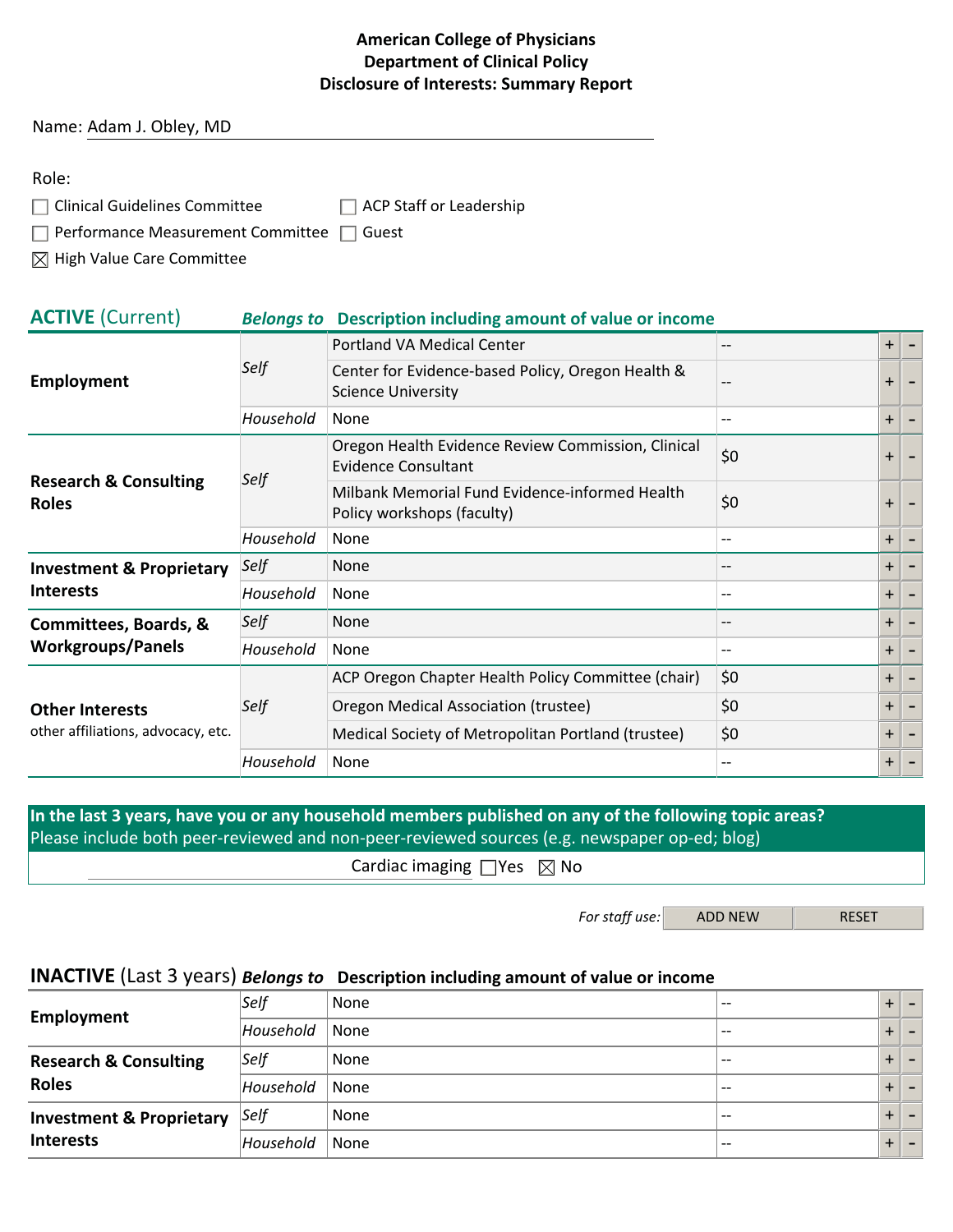| <b>Committees, Boards, &amp;</b>               | Self      | None | $- -$ |  |  |
|------------------------------------------------|-----------|------|-------|--|--|
| <b>Workgroups/Panels</b>                       | Household | None | $- -$ |  |  |
| <b>Other Interests</b>                         | Self      | None | $- -$ |  |  |
| other affiliations, advocacy, etc.   Household |           | None | $- -$ |  |  |

#### **DECLARATION**

**I certify that to my knowledge and belief that I have disclosed my financial and non-financial interests above and I will promptly disclose any changes.** 

Adam J. Obley 564252 Digitally signed by Adam J. Obley 564252

Date: 2018.03.29 16:24:51 -07'00'

Mar 29, 2018

Signature Date Date of the Date of the Date of the Date of the Date of the Date of the Date of the Date of the

# **RELEVANT PUBLICATIONS**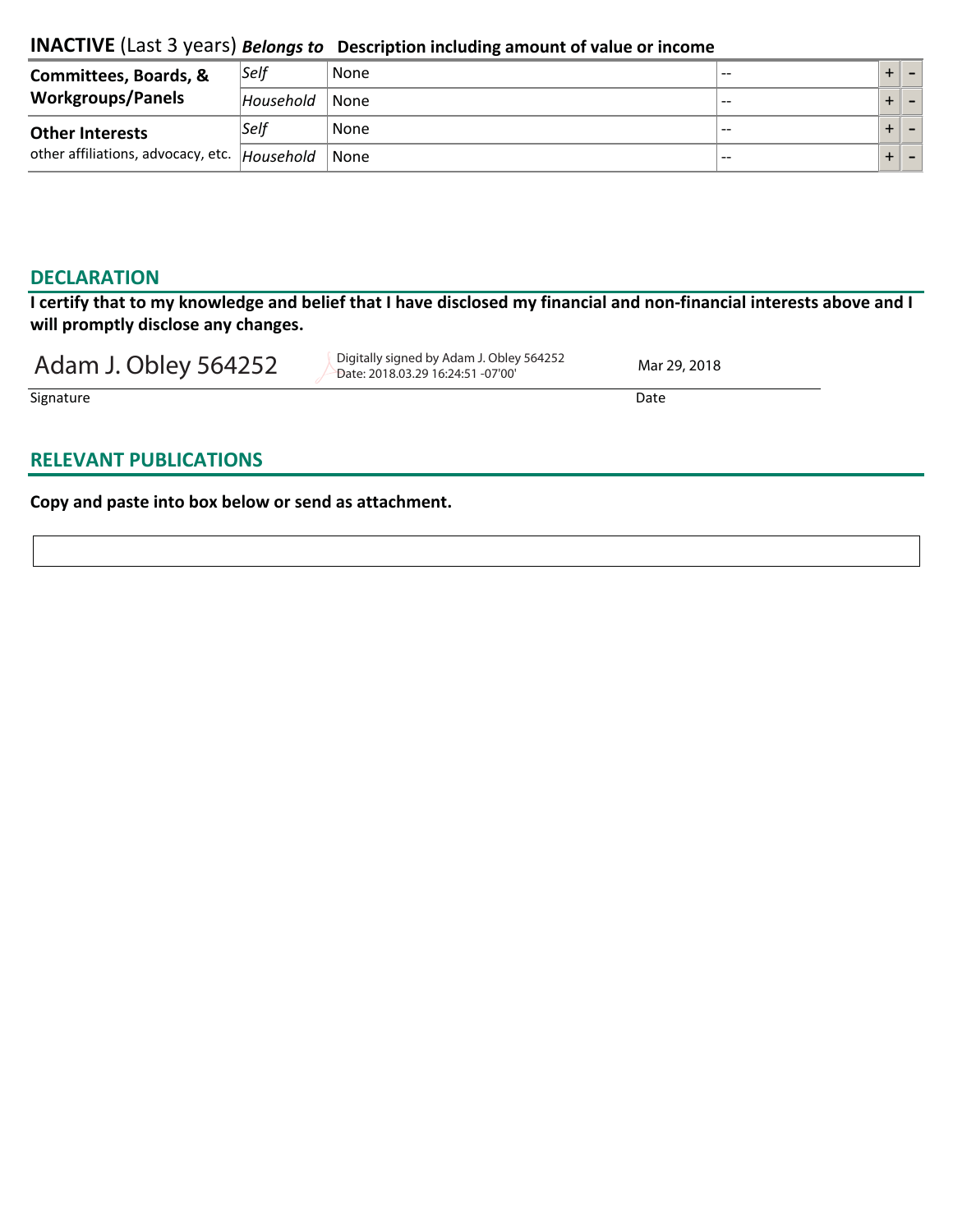#### Name: Kate Carroll, MPH

| ×<br>I | ۹ |  |
|--------|---|--|

| $\Box$ Clinical Guidelines Committee | $\boxtimes$ ACP Staff or Leadership |
|--------------------------------------|-------------------------------------|
|                                      |                                     |

 $\Box$  Performance Measurement Committee  $\Box$  Guest

 $\Box$  High Value Care Committee

| <b>ACTIVE (Current)</b>                                      | <b>Belongs to</b> | Description including amount of value or income               |                                       |           |  |
|--------------------------------------------------------------|-------------------|---------------------------------------------------------------|---------------------------------------|-----------|--|
| Employment                                                   | Self              | American College of Physicians                                | --                                    | $+$       |  |
|                                                              | Household         | The Beasley Firm (personal injury and medical<br>malpractice) | $- -$                                 | $\pm$     |  |
|                                                              | Self              | None                                                          | $- -$                                 | $\ddot{}$ |  |
| <b>Research &amp; Consulting</b>                             | Household         | None                                                          | $\hspace{0.05cm}$ – $\hspace{0.05cm}$ | $+$       |  |
| <b>Investment &amp; Proprietary</b><br><b>Interests</b>      | Self              | None                                                          | --                                    | $+$       |  |
|                                                              | Household         | None                                                          | $\hspace{0.05cm}$ – $\hspace{0.05cm}$ | $+$       |  |
| Committees, Workgroups,                                      | Self              | <b>None</b>                                                   | --                                    | $+$       |  |
| & Advisory Roles                                             | Household         | None                                                          | $\hspace{0.04in}$ $\hspace{0.04in}$   | $+$       |  |
| <b>Other Interests</b><br>other affiliations, advocacy, etc. | Self              | None                                                          | $- -$                                 | $+$       |  |
|                                                              | Household         | None                                                          | $\hspace{0.05cm}$ – $\hspace{0.05cm}$ | $+$       |  |

| Breast cancer screening $\Box$ Yes $\boxtimes$ No<br>Obesity $\Box$ Yes $\boxtimes$ No<br>Low testosterone treatment $\Box$ Yes $\boxtimes$ No<br>Cardiac imaging $\Box$ Yes $\boxtimes$ No | In the last 3 years, have you or any household members published on any of the following topic areas?<br>Please include both peer-reviewed and non-peer-reviewed sources (e.g. newspaper op-ed; blog) |
|---------------------------------------------------------------------------------------------------------------------------------------------------------------------------------------------|-------------------------------------------------------------------------------------------------------------------------------------------------------------------------------------------------------|
|                                                                                                                                                                                             |                                                                                                                                                                                                       |
|                                                                                                                                                                                             |                                                                                                                                                                                                       |
|                                                                                                                                                                                             |                                                                                                                                                                                                       |
|                                                                                                                                                                                             |                                                                                                                                                                                                       |

*For staff use:* ADD NEW RESET

**Please review the list of measures in the attached word document. Have you or any household members contributed towards the development of one of these measures or a competing measure (measure on the same topic)?**

 $\square$ Yes  $\square$  No

**Have you or any household members published on any of the clinical topic areas covered by these measures?**  Please include both peer-reviewed and non-peer-reviewed sources (e.g. newspaper op-ed; blog)

 $\Box$ Yes  $\boxtimes$  No

| Employment | اام،<br>◡◡              | None   | $- -$ |  |  |
|------------|-------------------------|--------|-------|--|--|
|            | holc:<br>71<br>- 4361 - | Mone ® | $- -$ |  |  |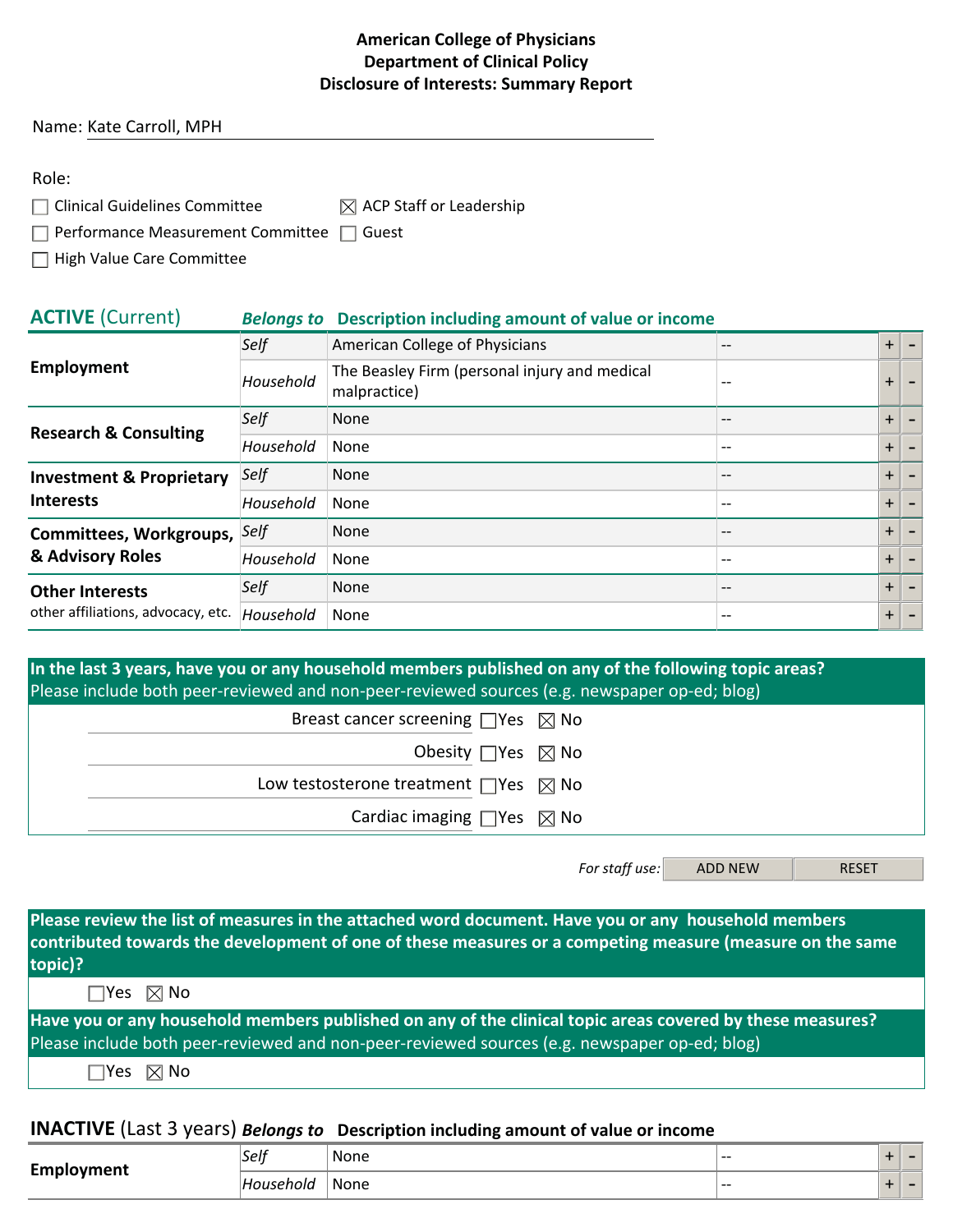| <b>Research &amp; Consulting</b>    | Self                          | None | $- -$                                 | $+$   |  |
|-------------------------------------|-------------------------------|------|---------------------------------------|-------|--|
| <b>Roles</b>                        | Household                     | None | $\hspace{0.05cm}$ – $\hspace{0.05cm}$ | $+$   |  |
| <b>Investment &amp; Proprietary</b> | Self                          | None | $\hspace{0.05cm}$ – $\hspace{0.05cm}$ | $+$   |  |
| <b>Interests</b>                    | Household                     | None | $\qquad \qquad -$                     | $+$   |  |
| Committees, Workgroups,             | $\left \mathcal{Self}\right $ | None | $- -$                                 | $\pm$ |  |
| & Advisory Roles                    | Household                     | None | $\qquad \qquad -$                     | $+$   |  |
| <b>Other Interests</b>              | Self                          | None | $\hspace{0.04in}$ $\hspace{0.04in}$   | $+$   |  |
| other affiliations, advocacy, etc.  | Household                     | None | $\qquad \qquad -$                     | $+$   |  |

## **DECLARATION**

**I certify that to my knowledge and belief that I have disclosed my financial and non-financial interests above and I will promptly disclose any changes.** 

# Kate Carroll<br>
Notic m=Kate Carroll, o, ou, email on the Carroll Carroll Carroll Carroll Digitally signed by Kate Carroll

DN: cn=Kate Carroll, o, ou, email=kcarroll@acponline.org, c=US Date: 2018.04.04 12:09:59 -04'00'

Signature Date Date of the Date of the Date of the Date of the Date of the Date of the Date of the Date of the

# **RELEVANT PUBLICATIONS**

**Copy and paste into box below or send as attachment.**

#### **RELEVANT MEASURES**

**List in box below or highlight in attached document.**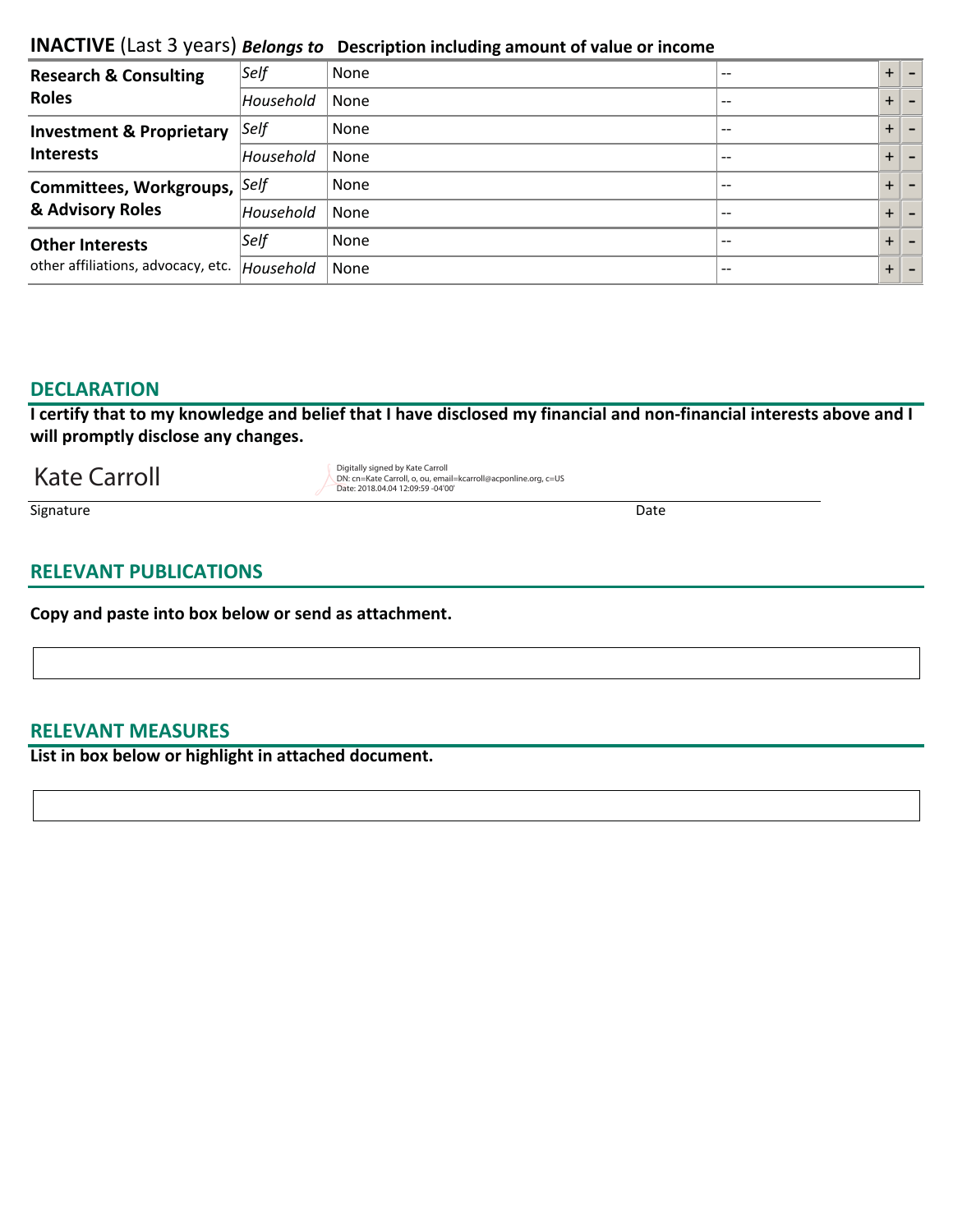#### Name: Amir Qaseem, MD, PhD, MHA, FACP

 $\Box$  Clinical Guidelines Committee  $\boxtimes$  ACP Staff or Leadership

 $\Box$  Performance Measurement Committee  $\Box$  Guest

High Value Care Committee

# **ACTIVE** (Current) *Belongs to* **Description including amount of value or income**

| <b>Employment</b>                              | Self      | American College of Physicians                                                                                                                    | $\qquad \qquad -$        | $\ddagger$ |  |
|------------------------------------------------|-----------|---------------------------------------------------------------------------------------------------------------------------------------------------|--------------------------|------------|--|
|                                                | Household | None                                                                                                                                              |                          | $+$        |  |
|                                                | Self      | Editor (Evidence-based Medicine), DynaMed                                                                                                         | $$1,001 - 5,000$         | $\ddagger$ |  |
| <b>Research &amp; Consulting</b>               | Household | None                                                                                                                                              | $\overline{\phantom{a}}$ | $\ddot{}$  |  |
| <b>Investment &amp; Proprietary</b>            | Self      | None                                                                                                                                              | $-$                      | $\ddot{}$  |  |
| <b>Interests</b>                               | Household | None                                                                                                                                              | --                       | $+$        |  |
|                                                |           | Guidelines International Network's Board of Trustees<br>(Member)                                                                                  | \$0                      | $\ddagger$ |  |
|                                                |           | Measures Application Partnership (Member)                                                                                                         | \$0                      | $\pmb{+}$  |  |
|                                                |           | DynaMed Board of Executives (Member)                                                                                                              | \$0                      | $\ddagger$ |  |
|                                                |           | MedBiquitous Board of Directors (Member)                                                                                                          | \$0                      | $\ddagger$ |  |
|                                                |           | <b>GRADE Working Group (Member)</b>                                                                                                               | \$0                      | $\pm$      |  |
|                                                |           | Reporting Items for Guidelines in Health Systems<br>(RIGHT) Working Group (Member)                                                                | \$0                      | $\ddagger$ |  |
|                                                |           | American Medical Association PCPIF Board of<br>Directors (Member)                                                                                 | \$0                      | $\pm$      |  |
| Committees, Workgroups, Self                   |           | National Quality Forum Physician Advisory Committee<br>(Member)                                                                                   | \$0                      | $\ddagger$ |  |
| & Advisory Roles                               |           | PCPIF Measures Advisory Committee (Chair)                                                                                                         | \$0                      | $\ddagger$ |  |
|                                                |           | CDC ACIP Methodology Committee (Member)                                                                                                           | \$0                      | $\pm$      |  |
|                                                |           | World Health Organization Special Advisor (Complex<br><b>Health Interventions)</b>                                                                | \$0                      | $\ddagger$ |  |
|                                                |           | <b>CMS Next Generation Performance Measures Expert</b><br>Panel (Member)                                                                          | \$0                      | $\pm$      |  |
|                                                |           | The American College of Obstetricians and<br>Gynecologists Women's Preventive Services Initiative,<br>funding by HRSA (Advisory Committee member) | \$0                      | $\ddagger$ |  |
|                                                |           | National Quality Forum Prevention and Population<br>Health Committee (chair)                                                                      | \$0                      | $\ddag$    |  |
|                                                | Household | None                                                                                                                                              | --                       | $\pm$      |  |
| <b>Other Interests</b>                         | Self      | None                                                                                                                                              | --                       | $\ddagger$ |  |
| other affiliations, advocacy, etc.   Household |           | None                                                                                                                                              | $\overline{\phantom{0}}$ | $\ddagger$ |  |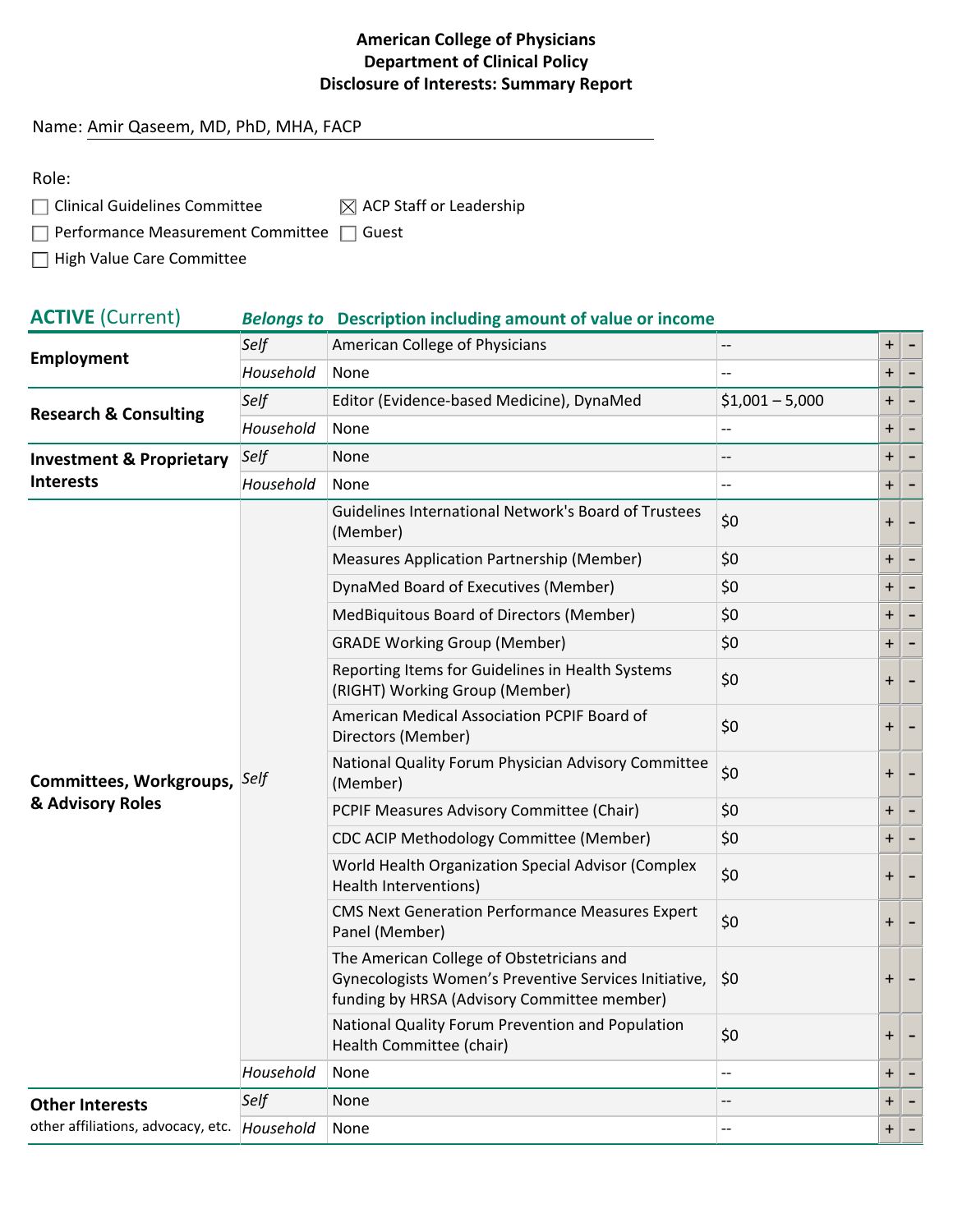| In the last 3 years, have you or any household members published on any of the following topic areas?<br>Please include both peer-reviewed and non-peer-reviewed sources (e.g. newspaper op-ed; blog) |                                           |
|-------------------------------------------------------------------------------------------------------------------------------------------------------------------------------------------------------|-------------------------------------------|
| Breast cancer screening $\Box$ Yes $\boxtimes$ No                                                                                                                                                     |                                           |
|                                                                                                                                                                                                       | Obesity $\Box$ Yes $\boxtimes$ No         |
| Low testosterone treatment $\Box$ Yes $\boxtimes$ No                                                                                                                                                  |                                           |
|                                                                                                                                                                                                       | Cardiac imaging $\Box$ Yes $\boxtimes$ No |
|                                                                                                                                                                                                       |                                           |

*For staff use:* ADD NEW RESET

**Please review the list of measures in the attached word document. Have you or any household members contributed towards the development of one of these measures or a competing measure (measure on the same topic)?**

 $\Box$ Yes  $\boxtimes$  No

**Have you or any household members published on any of the clinical topic areas covered by these measures?**  Please include both peer-reviewed and non-peer-reviewed sources (e.g. newspaper op-ed; blog)

 $\square$ Yes  $\square$  No

#### **INACTIVE** (Last 3 years) *Belongs to* **Description including amount of value or income**

| Employment                                                                                                       | Self      | None                                                                                | $- -$             | $+$ |  |
|------------------------------------------------------------------------------------------------------------------|-----------|-------------------------------------------------------------------------------------|-------------------|-----|--|
|                                                                                                                  | Household | None                                                                                | $\qquad \qquad -$ | $+$ |  |
| <b>Research &amp; Consulting</b>                                                                                 | Self      | None                                                                                | $- -$             | $+$ |  |
| <b>Roles</b>                                                                                                     | Household | None                                                                                | $\qquad \qquad -$ | $+$ |  |
| <b>Investment &amp; Proprietary</b><br><b>Interests</b>                                                          | Self      | None                                                                                | $- -$             | $+$ |  |
|                                                                                                                  | Household | None                                                                                | $\qquad \qquad -$ | $+$ |  |
| Committees, Workgroups, Self<br>& Advisory Roles<br><b>Other Interests</b><br>other affiliations, advocacy, etc. |           | National Quality Forum's Health and Well Being<br><b>Standing Committee (Chair)</b> | \$0               | $+$ |  |
|                                                                                                                  | Household | None                                                                                | $- -$             | $+$ |  |
|                                                                                                                  | Self      | None                                                                                | $- -$             | $+$ |  |
|                                                                                                                  | Household | None                                                                                | $- -$             | $+$ |  |

## **DECLARATION**

**I certify that to my knowledge and belief that I have disclosed my financial and non-financial interests above and I will promptly disclose any changes.** 

Amir Qaseem **Digitally signed by Amir Qaseem** ON **Consumity** also even by Amir Qaseem o, ou, ema DN: cn=Amir Qaseem, o, ou, email=aqaseem@acponline.org, c=US Date: 2018.04.04.12:42:57 -04'00'

Apr 4, 2018

Signature Date Date of the Date of the Date of the Date of the Date of the Date of the Date of the Date of the

# **RELEVANT PUBLICATIONS**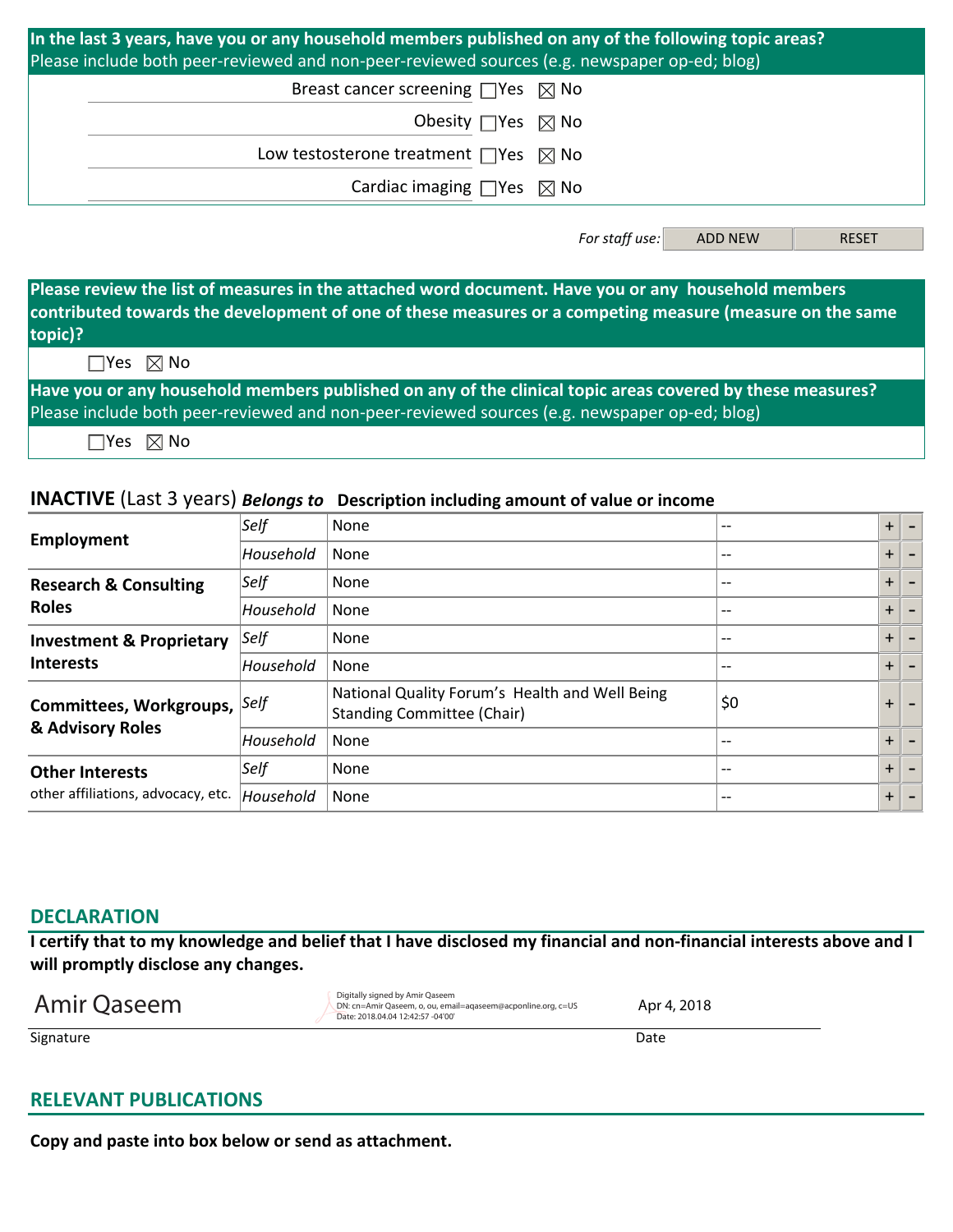# **RELEVANT MEASURES**

**List in box below or highlight in attached document.**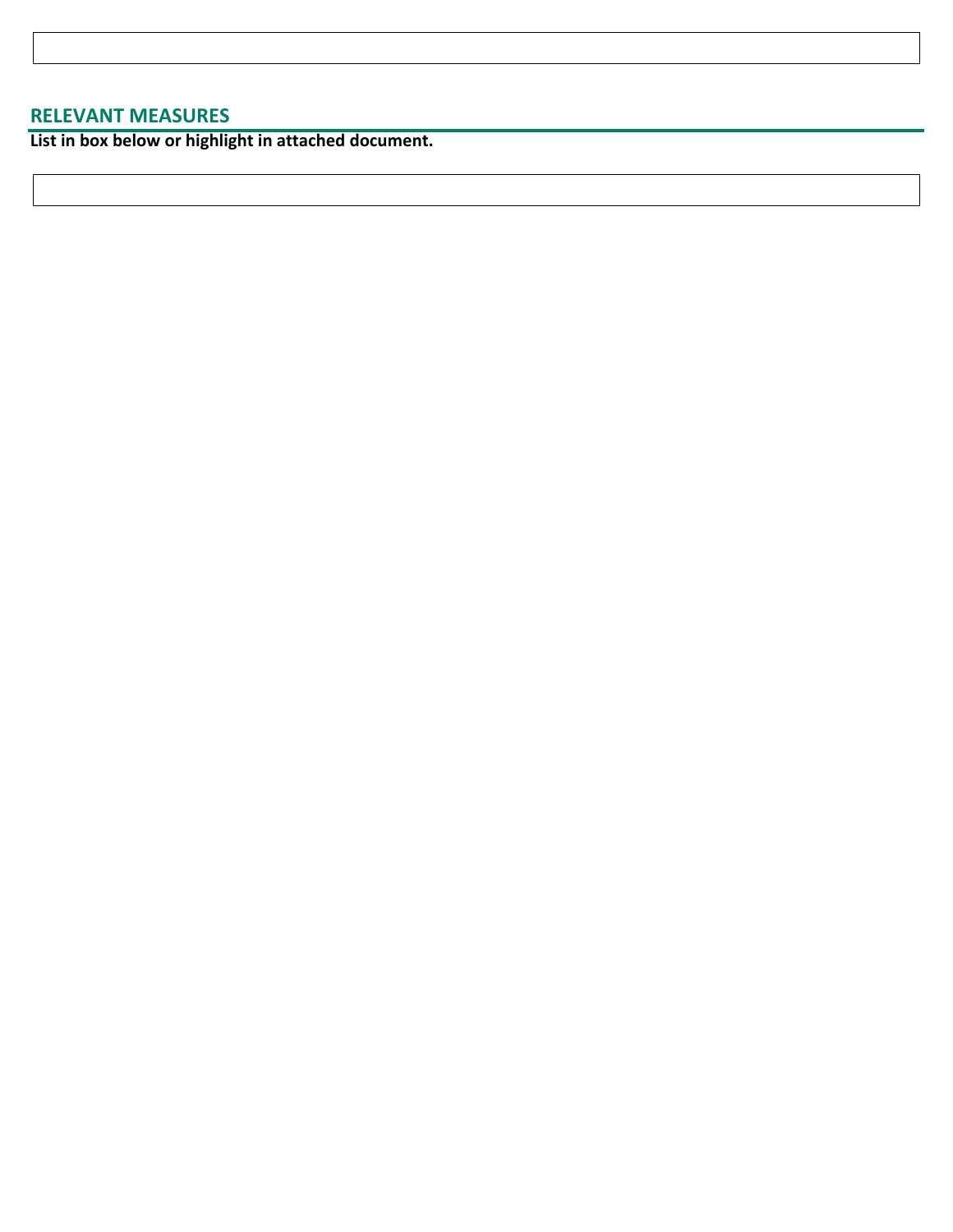#### Name: Patricia Siemion, MS

| $\Box$ Clinical Guidelines Committee | $\boxtimes$ ACP Staff or Leadership |
|--------------------------------------|-------------------------------------|
|                                      |                                     |

 $\Box$  Performance Measurement Committee  $\Box$  Guest

 $\Box$  High Value Care Committee

#### **ACTIVE** (Current) *Belongs to* **Description including amount of value or income Employment Self** American College of Physicians  $\begin{array}{c|c} \hline \text{S}} & \text{S} & \text{S} & \text{S} \\ \hline \end{array}$  American College of Physicians *Household* International Association of Bridge, Structural, Ornamental and Reinforcing Iron Workers (Local 401)  $\begin{array}{|l} \hline \text{550,001} - 100,000 \text{ } + \text{100,000} \end{array}$ **Research & Consulting** *Self* None -- <sup>+</sup> - *Household* None  $\begin{array}{|c|c|c|c|}\hline \text{+} & - & \text{+} & + \end{array}$ **Investment & Proprietary Interests**  $Self$  None  $|+|$  -*Household* None  $\begin{array}{|c|c|c|c|}\hline \text{+} & - & \text{+} & + \end{array}$ **Committees, Workgroups, & Advisory Roles**  $Self$  None  $|+|$  -*Household* None  $\begin{array}{|c|c|c|c|}\hline \text{+} & - & \text{+} & + \end{array}$ **Other Interests**  other affiliations, advocacy, etc. | Household  $Self$  None  $| + | -$ *Household* None  $\begin{array}{|c|c|c|c|}\hline \text{+} & - & \text{+} & + \end{array}$

| In the last 3 years, have you or any household members published on any of the following topic areas?<br>Please include both peer-reviewed and non-peer-reviewed sources (e.g. newspaper op-ed; blog) |  |  |  |  |
|-------------------------------------------------------------------------------------------------------------------------------------------------------------------------------------------------------|--|--|--|--|
| Breast cancer screening $\Box$ Yes $\boxtimes$ No                                                                                                                                                     |  |  |  |  |
| Obesity $\Box$ Yes $\boxtimes$ No                                                                                                                                                                     |  |  |  |  |
| Low testosterone treatment $\Box$ Yes $\boxtimes$ No                                                                                                                                                  |  |  |  |  |
| Cardiac imaging $\Box$ Yes $\boxtimes$ No                                                                                                                                                             |  |  |  |  |

*For staff use:* ADD NEW RESET

**Please review the list of measures in the attached word document. Have you or any household members contributed towards the development of one of these measures or a competing measure (measure on the same topic)?**

 $\square$ Yes  $\square$  No

**Have you or any household members published on any of the clinical topic areas covered by these measures?**  Please include both peer-reviewed and non-peer-reviewed sources (e.g. newspaper op-ed; blog)

 $\Box$ Yes  $\boxtimes$  No

| Employment | Self  | Reuters<br>l homson | $- -$ |  |  |
|------------|-------|---------------------|-------|--|--|
|            | :hoic | None                | $- -$ |  |  |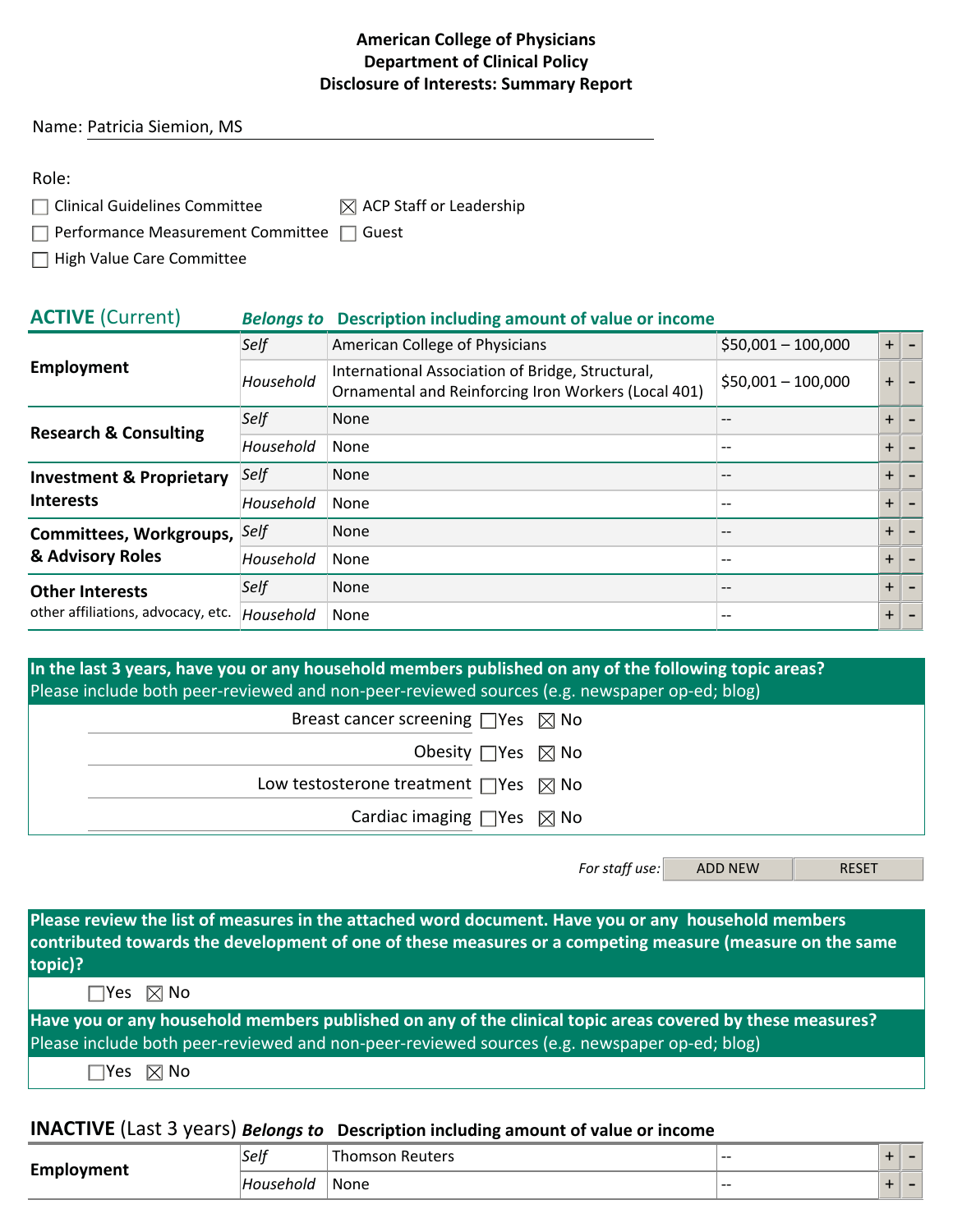| <b>Research &amp; Consulting</b><br><b>Roles</b> | Self              | None | $- -$                                 | $+$       |  |
|--------------------------------------------------|-------------------|------|---------------------------------------|-----------|--|
|                                                  | Household         | None | $- -$                                 | $\pm$     |  |
| <b>Investment &amp; Proprietary</b>              | Self              | None | $\hspace{0.05cm}$ – $\hspace{0.05cm}$ | $+$       |  |
| <b>Interests</b>                                 | Household         | None | $\hspace{0.05cm}$ – $\hspace{0.05cm}$ | $+$       |  |
| Committees, Workgroups,                          | $\mathcal{S}$ elf | None | $\qquad \qquad -$                     | $\pm$     |  |
| & Advisory Roles                                 | Household         | None | $- -$                                 | $+$       |  |
| <b>Other Interests</b>                           | Self              | None | $- -$                                 | $\ddot{}$ |  |
| other affiliations, advocacy, etc.               | Household         | None | $\qquad \qquad -$                     | $+$       |  |

# **DECLARATION**

**I certify that to my knowledge and belief that I have disclosed my financial and non-financial interests above and I will promptly disclose any changes.** 

# **Trish Siemion**

DN: cn=Trish Siemion, o=American College of Physicians, ou=Clinical Policy,<br>email=tsiemion@acponline.org, c=US<br>Date: 2018.04.04 12:32:55 -04'00'

Signature Date Date of the Date of the Date of the Date of the Date of the Date of the Date of the Date of the

# **RELEVANT PUBLICATIONS**

**Copy and paste into box below or send as attachment.**

# **RELEVANT MEASURES**

**List in box below or highlight in attached document.**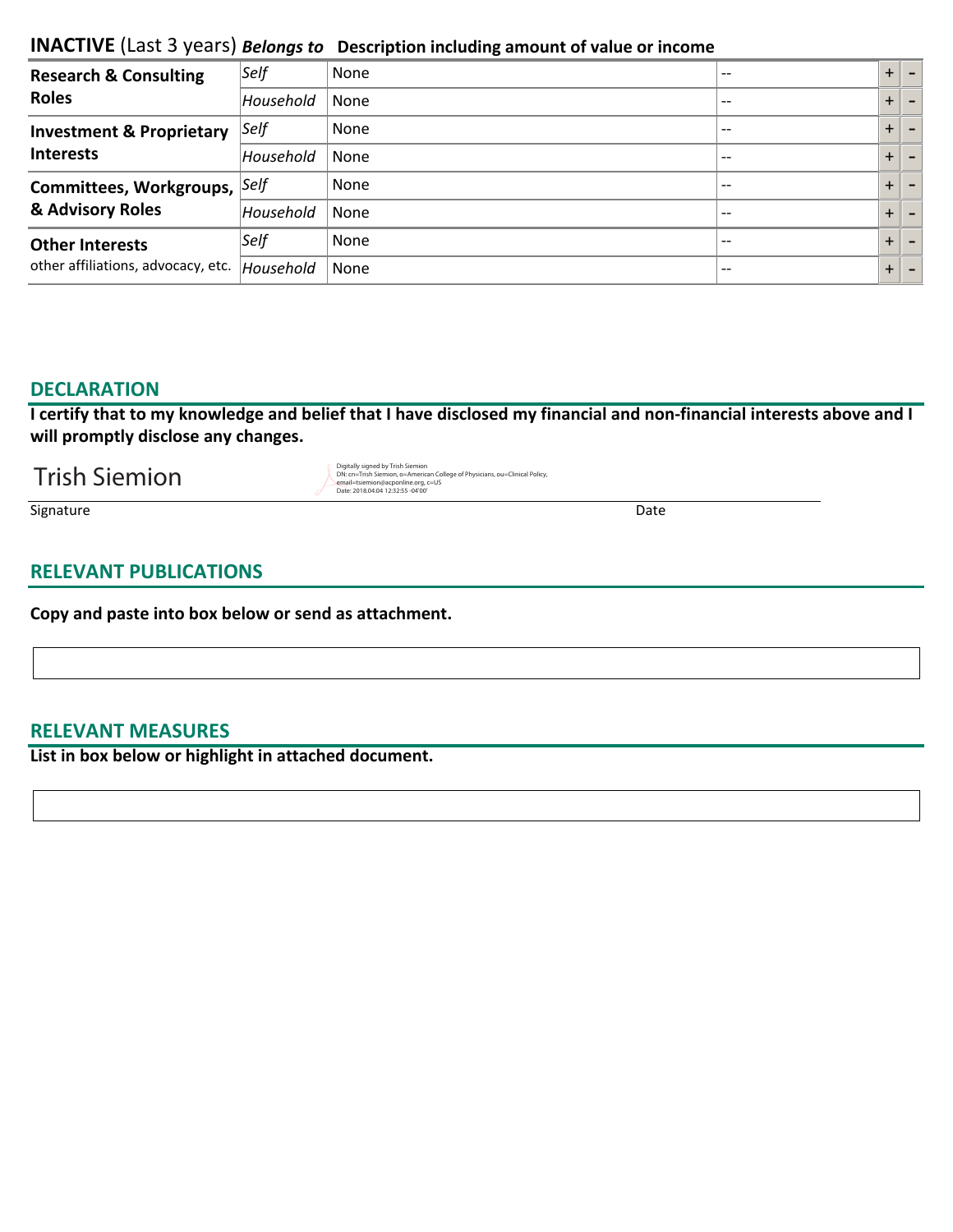#### Name: Melissa Starkey, PhD

| ×<br>۰. | ۰. |  |
|---------|----|--|

 $\Box$  Clinical Guidelines Committee  $\boxtimes$  ACP Staff or Leadership

 $\Box$  Performance Measurement Committee  $\Box$  Guest

 $\Box$  High Value Care Committee

# **ACTIVE** (Current) *Belongs to* **Description including amount of value or income Employment** *Self* American College of Physicians \$50,001 – 100,000 +  $\frac{1}{2}$  +  $\frac{100,000}{1}$  +  $\frac{100,001}{1}$  +  $\frac{100,001}{1}$  +  $\frac{100,001}{1}$  +  $\frac{100,001}{1}$  +  $\frac{100,001}{1}$  +  $\frac{100,001}{1}$  +  $\frac{100,001}{1$ **Teva Pharmaceuticals Research & Consulting** *Self* None -- <sup>+</sup> - *Household* None  $+$  -  $-$  +  $-$

| <b>Investment &amp; Proprietary</b>            | Self      | <b>None</b>                                                                                          |       |      |  |
|------------------------------------------------|-----------|------------------------------------------------------------------------------------------------------|-------|------|--|
| <b>Interests</b>                               | Household | None                                                                                                 | $- -$ | $+$  |  |
| Committees, Workgroups, Self                   |           | Council of Medical Specialty Societies, Clinical Practice<br>Guidelines Component Group (vice chair) | \$0   |      |  |
| & Advisory Roles                               | Household | None                                                                                                 |       | $+$  |  |
| <b>Other Interests</b>                         | Self      | None                                                                                                 |       |      |  |
| other affiliations, advocacy, etc.   Household |           | None                                                                                                 | $- -$ | $+1$ |  |

| In the last 3 years, have you or any household members published on any of the following topic areas?<br>Please include both peer-reviewed and non-peer-reviewed sources (e.g. newspaper op-ed; blog) |  |  |  |  |  |
|-------------------------------------------------------------------------------------------------------------------------------------------------------------------------------------------------------|--|--|--|--|--|
| Breast cancer $\Box$ Yes $\boxtimes$ No                                                                                                                                                               |  |  |  |  |  |
| Obesity $\Box$ Yes $\boxtimes$ No                                                                                                                                                                     |  |  |  |  |  |
| Low testosterone treatment $\Box$ Yes $\boxtimes$ No                                                                                                                                                  |  |  |  |  |  |
| Cardiac imaging $\Box$ Yes $\boxtimes$ No                                                                                                                                                             |  |  |  |  |  |

*For staff use:* ADD NEW RESET

**Please review the list of measures in the attached word document. Have you or any household members contributed towards the development of one of these measures or a competing measure (measure on the same topic)?**

 $\square$ Yes  $\square$  No

**Have you or any household members published on any of the clinical topic areas covered by these measures?**  Please include both peer-reviewed and non-peer-reviewed sources (e.g. newspaper op-ed; blog)

 $\Box$ Yes  $\boxtimes$  No

| <b>Empl</b><br>vment <sup>-</sup> | Self        | None        | $- -$ |  |  |
|-----------------------------------|-------------|-------------|-------|--|--|
|                                   | Ho<br>noic? | None<br>___ | $- -$ |  |  |